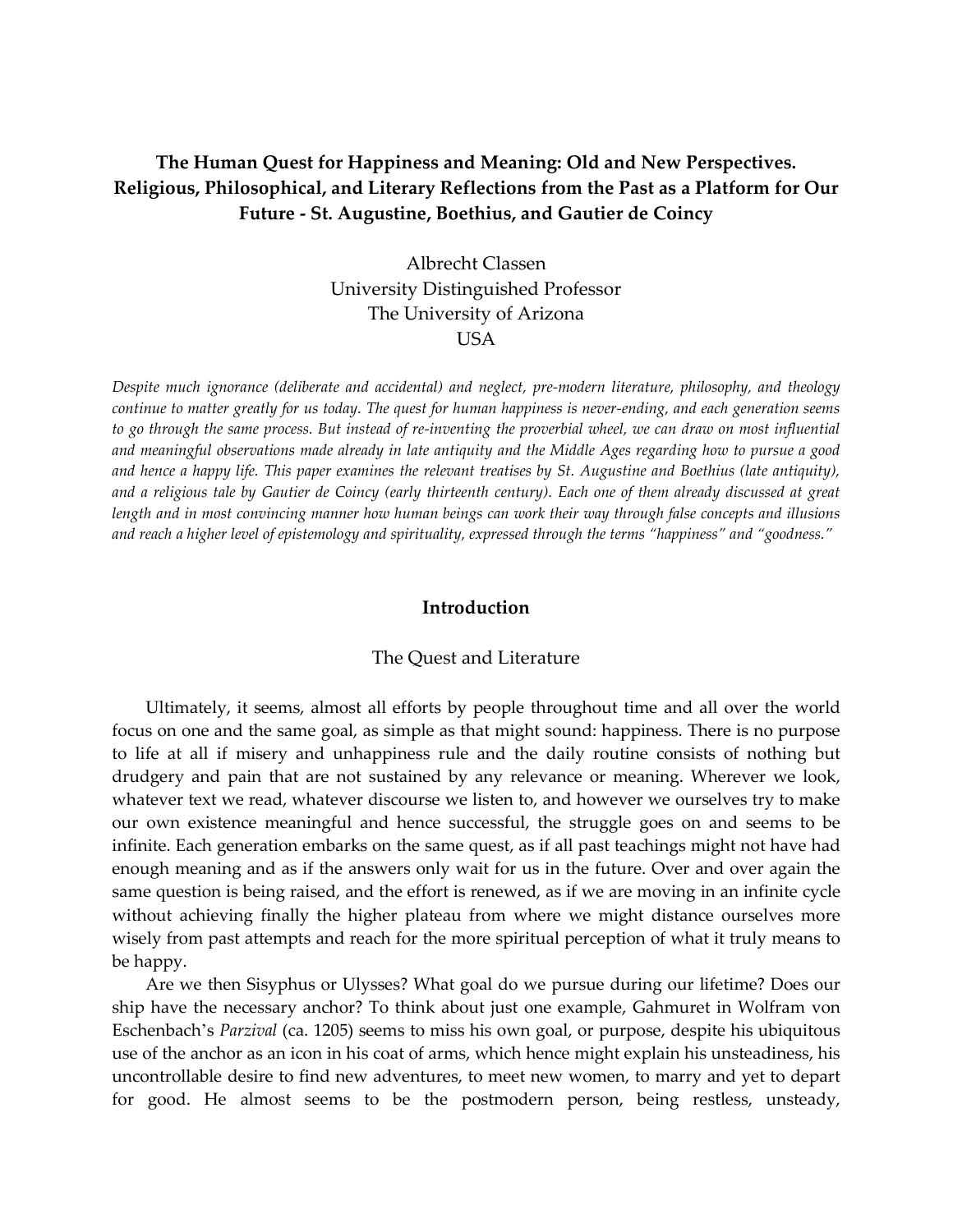indeterminate, almost hopeless since he does not even know what he might be looking for in his life.

Where does his happiness rest, and hence, where does our own happiness reside? It takes the entire romance for his son Parzival to learn the true message, to ask the right question, to liberate the Grail world from its doom, and hence to achieve a degree of happiness which applies to everyone because it is not located within the protagonist, but in the Grail. By freeing the world from its misery, by achieving the long-awaited accomplishment, showing compassion and demonstrating communicative skills, establishing a new community in a collaborative and comprehensive way, Parzival gains happiness, and with him the entire world. In a way, Parzival thus proves to be a literary "messiah," without pursuing a specifically religious goal.<sup>[1](#page-1-0)</sup>

Dante Alighieri's *Divina Commedia* (ca. 1305-1325) immediately comes to mind as well, but then also John Milton's *Paradise Lost* (1667) or Johann Wolfgang Goethe's *Faust* (first printed in 1790), where the quest for the ultimate answer—whatever that might be in religious or epistemological terms—determines all human endeavors.[2](#page-1-1) In fact, here we can easily recognize one of the central tenets that underlie the occupation with literature in the first place, since it provides meaningful models of how individuals have found their way through life and might have accomplished their task of living to the fullest and deepest, despite, or perhaps rather just because of the many struggles which they had to overcome. With the term literature we do not limit ourselves to the contemporary notion of the "fictional" account; instead, as a medievalist I incorporate here all efforts to come to terms with the human spirit and the quest for happiness in narrative terms. Despite huge genre differences, we are called upon to study works as diverse as Marcus Aurelius's (121-180) *Meditations* and Voltaire's *Candide* (1759).

## **The Meaning of Literature for the Search for Happiness**

The purpose of the present paper, however, is not to carry the proverbial "owls to Athens" or "coal to Newcastle" by insisting on the canonical value of medieval literature for the modern student generation. The historical veneer of Boccaccio's *Decameron* (ca. 1351) or Geoffrey Chaucer's *Canterbury Tales* (ca. 1400) would rescue today those masterpieces as little from oblivion as the works by Wolfram von Eschenbach (*Parzival*, ca. 1205), Marie de France (ca. 1170-1190), Juan Ruiz (*El libro de buen amor*, ca. 1350), or the plethora of Icelandic sagas (e.g., *Njál's Saga*, ca. 1300). But by the same token, even literary giants such as François Rabelais, William Shakespeare, Gotthold Ephraim Lessing, Jane Austin, Émile Zola, Fyodor Dostoyevsky, Thomas Mann, Bertolt Brecht etc. would also easily fall away and disappear in the dust of history if their works did not contain something special which we moderns might be

<span id="page-1-0"></span><sup>1.</sup> Eschenbach von Wolfram, *Parzival and Titurel*, trans. and notes Cyril Edwards (Oxford: Oxford University Press, 2006).

<span id="page-1-1"></span><sup>2.</sup> Charles Dahlberg, *The Literature of Unlikeness* (Hanover and London: University Press of New England, 1988); Jonathan Ullyot, *The Medieval Presence in Modernist Literature: The Quest to Fail* (Cambridge: Cambridge University Press, 2015).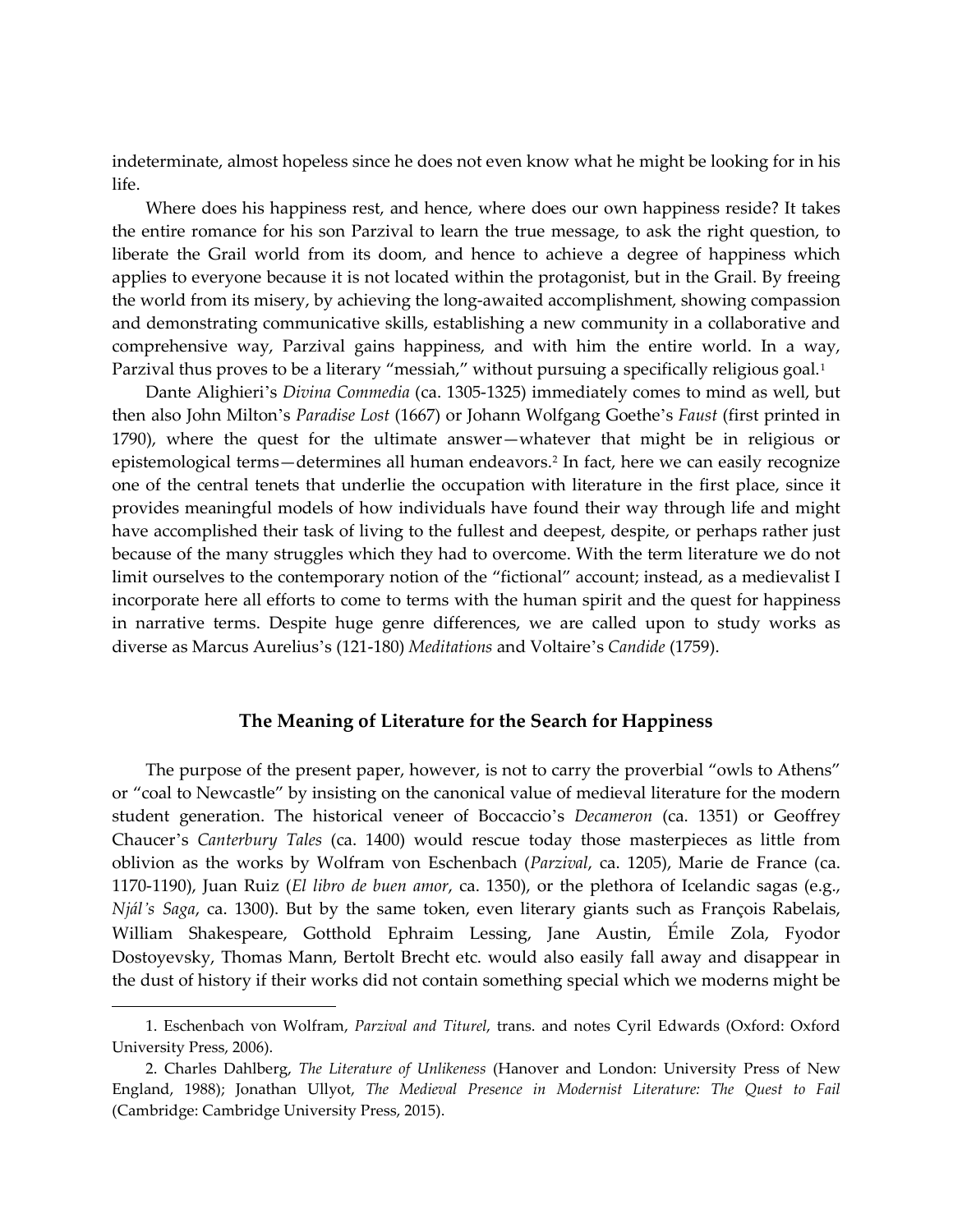missing or cannot retrieve on our own. In short, the quest for happiness is on-going, and each time we put down a book in the belief to have grasped the direction we have to take for our future, then the very hope seems to disappear as a most fleeting experience, which then makes it necessary to keep reading and reflecting as an ever on-going process.

Happiness, much discussed and defined in a myriad fashions both in the past and present, proves to be fleeting, and yet it is always near-by and within our reach, except that we as human beings have to struggle hard to achieve it for ourselves all the time. But where do we start, and how do we approach this task? What role do the humanities play in that regard? Can literature or philosophy offer a panacea, that is, critical narratives from the past? Of course, they do, as countless writers have already confirmed throughout time, otherwise we would not have Humanities departments at universities across the world, or would not have libraries everywhere as storehouses of human wisdom and understanding[.3](#page-2-0) Curiously, as to be expected, not one of those millions of books contains the secret, ultimate, finite message about how to establish happiness. Each individual has to go through his/her own learning and growth process, but reading about past experiences, reflections, visions, and illuminations represents one of the crucial vehicles to achieve that goal.

There is no doubt about the fundamental truth and value of literature and philosophy, whether from the Middle Ages or the contemporary time. Countless scholars and also ordinary people, hence, readers all over the world have confirmed that universal truth, but I would like to add that the poetic text can powerfully serve as a lens through which we can gaze more deeply into the heart of all human existence. This takes us back to the fundamental issue of what constitutes happiness. As I want to argue here, for specific reasons drawing primarily from pre-modern treatises, poets, philosophers, and theologians have regularly offered models of how human life could be maintained and organized in a good, if not ideal manner. Their texts naturally and intentionally tend to over-dramatize individual situations, a strategy which simply serves to understand better the basic conflicts, tensions, issues, and questions presented here. The analysis subsequently makes it possible to grasp the problems all humans face, and to gain insight into possible solutions, strategies, and operations in our own lives, today and in the future. I suggest here that we can gain tremendously from the discourse on happiness as it was carried out already in late antiquity for our own purposes. I will illustrate this through a critical analysis especially of two texts by some of the most influential thinkers of their time who have demonstrated how much old voices can promise ever fresh insights in such broad issues such as happiness, and then conclude with the interpretation of one thirteenth-century religious narratives which contains a surprising answer as to how to find individual happiness.

<span id="page-2-0"></span><sup>3.</sup> Albrecht Classen, "The Quest for Knowledge Within Medieval Literary Discourse: The Metaphysical and Philosophical Meaning of Love," in *Words of Love and Love of Words in the Middle Ages and the Renaissance*, ed. Albrecht Classen (Tempe, AZ: Arizona Center for Medieval and Renaissance Studies, 2008); Classen, "The Meaning of Literature - A Challenge of Modern Times — What the Sciences Cannot Teach Us. With Emphasis on the Gesta Romanorum, Boccaccio's Decameron, Lessing's Nathan the Wise, and the Verse Narratives by Heinrich Kaufringer," *Humanities* 5, no. 24 (2016), accessed January 8, 2017, DOI:10.3390/h5020024.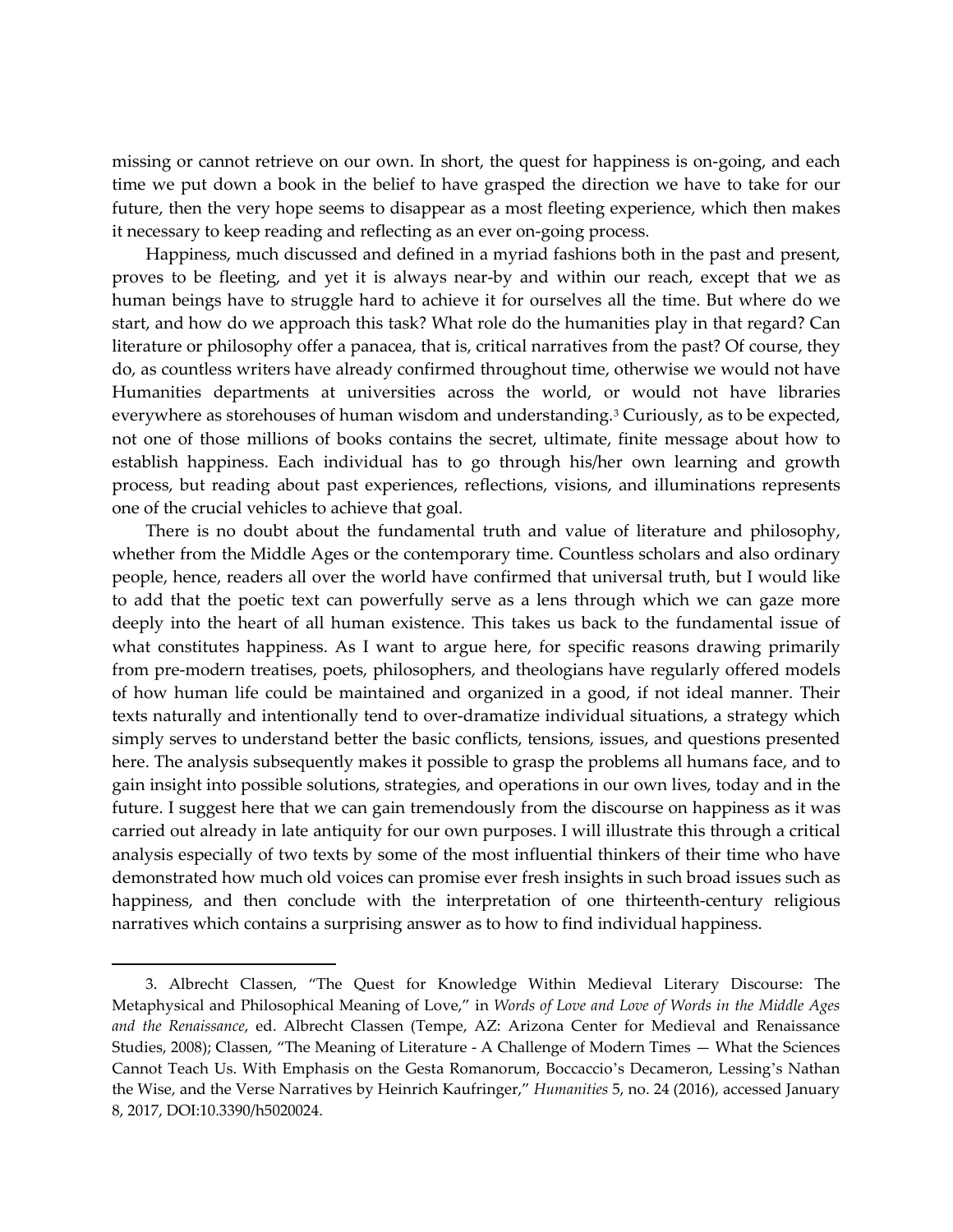#### **But What Is Happiness?**

Overall, there are, maybe surprisingly, not really too many aspects determining human life, such as love, the quest for God, fear of death, violence, curiosity, and values in general. It is, not surprisingly, not enough just to live materially, since this would entail nothing but eating, digesting, sleeping, and working. We need meaning, and hence happiness, issues which literature and related works have regularly addressed throughout time. What happiness might entail, however, is a highly complex and difficult topic that has been investigated from countless perspectives by scholars and thinkers since antiquity. There are many approaches possible, viewing happiness as a matter of psychology, sociology, economy, physiology, religion, philosophy, and so forth. Our libraries are filled with respective studies, and yet in this huge cacophony of voices nothing seems to matter any longer because the multiplicity of recommendations, ideas, suggestions, proposals, strategies, and pursuits is simply overwhelming, suggesting that anything goes that might promise practical avenues to achieve happiness after all.

Only in the last year or so numerous new books have appeared focused on and struggling with this issue. Peter Roberts, for instance, now underscores, drawing on the work of Søren Kierkegaard, Miguel de Unamuno, Fyodor Dostoevsky, Simone Weil, Paulo Freire, and others, how much education plays a central role in achieving happiness, providing the learner with a plethora of options to search and probe for him/herself what this world and our existence within might mean altogether.<sup>[4](#page-3-0)</sup> Mick Power suggests that a positive mind-set, a constructive approach to all life conditions would make it possible to achieve happiness, especially if we embrace both negative and positive emotions and experiences.<sup>[5](#page-3-1)</sup> There are many degrees of happiness in this world, both past and present, depending on cultural, economic, but especially philosophical-religious conditions, as Roman Cybriwsky now suggests.<sup>[6](#page-3-2)</sup> Wealth and monetary riches are certainly no guarantee for happiness, and political power, rulership, military or otherwise violent form of control only insinuate happiness, but are further away from it than anything else. In other words, we in the West are often more disconnected from happiness than people in the so-called "third world," as unfair and inappropriate as this term might be. Emma Seppälä suggests that one way of achieving personal happiness consists of operating more reasonably with one's inner energies, both physical and spiritual.[7](#page-3-3)

The contributors to *Behavioral Economics of Preferences, Choices, and Happiness* now outline how much a reasonable management of time, the establishment of self-control, and a solid grip

<span id="page-3-0"></span><sup>4.</sup> Peter Roberts, *Happiness, Hope, and Despair: Rethinking the Role of Education* (New York: Peter Lang, 2016), 43.

<span id="page-3-1"></span><sup>5.</sup> Mick Power, *Understanding Happiness: A Critical Review of Positive Psychology* (London: Routledge, 2016).

<span id="page-3-2"></span><sup>6.</sup> Roman Adrian Cybriwsky, *Global Happiness: A Guide to the Most Contented (and Discontented) Places Around the Globe* (Santa Barbara, CA: Greenwood, 2016).

<span id="page-3-3"></span><sup>7.</sup> Emma Seppälä, *The Happiness Track: How to Apply the Science of Happiness to Accelerate Your Success* (New York: HarperOne, 2016).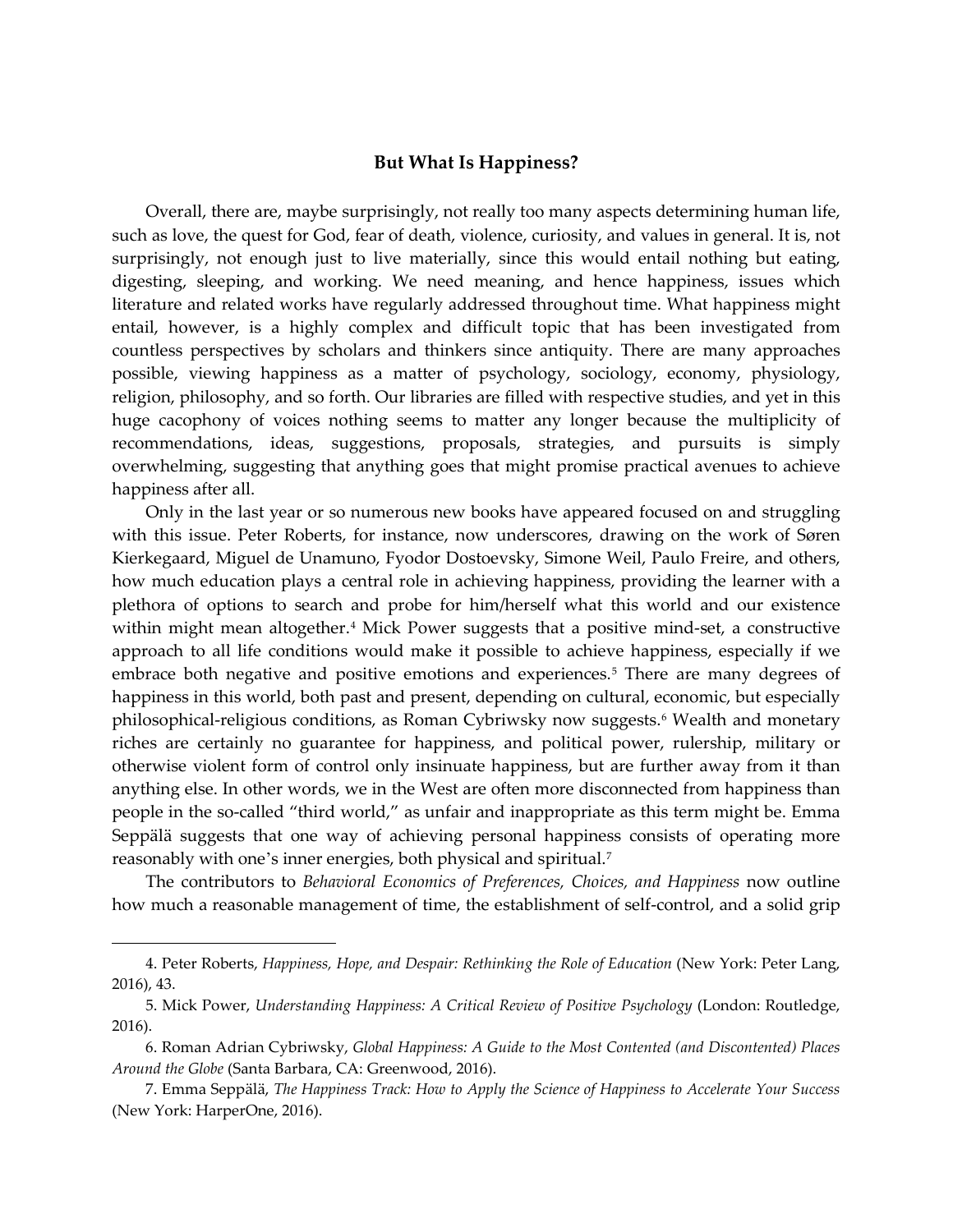on our own behavioral concepts might bring about happiness.<sup>[8](#page-4-0)</sup> Others opine that we can achieve happiness as adults if we do not lose the connection to our childhood memories, $9$  and then there are legal authors who outline ways to achieve happiness through successful court trials.[10](#page-4-2) For Stefano Bartolini, Ennio Bilancini, Luigino Bruni, and Pier Luigi the path toward happiness consists in good policy making,<sup>[11](#page-4-3)</sup> while Shannon M. Suldo explores how students can reach that goal in their own lives.[12](#page-4-4) Following some authors, happiness is a subject that one can learn through a systematic study, as if it were a matter outside of oneself, like mathematics, medicine, or theology.[13](#page-4-5) There is a virtual flood of pertinent titles, some scholarly in nature, others aiming at the more general reader, and it seems as if the topic of happiness has currently attracted every academic discipline, both medicine and philosophy, both psychology and history.

Does this mean that we have suddenly discovered that people need happiness and that this quest can be pursued in a scientific-psychological manner? Is this really a new issue characteristic of the twenty-first century? Hardly so, but it seems as if we are re-inventing the wheel, or that we are in a constant process of reflecting on one of the most important but also most elusive topics in human life because we are not able or willing to learn from previous thinkers. No one would be able to blame these many different contemporary authors probing on their own what the meaning of happiness might be from their perspective and to what extent they could contribute to their readers' happiness. We are dealing here with one feature of a huge, probably universal discourse, which even a handbook on happiness cannot simply come to terms with.[14](#page-4-6)

<span id="page-4-3"></span>11. Stefano Bartolini, Ennio Bilancini, Luigino Bruni, and Pier Luigi Porta, *Policies for Happiness* (Oxford: Oxford University Press, 2016).

<span id="page-4-4"></span>12. Shannon M. Suldo, *Promoting Student Happiness: Positive Psychology Interventions in Schools* (New York: Guilford Press, 2016).

13. Katherine Center, *Happiness for Beginners* (New York: St. Martin's Griffin, 2015).

 $\overline{a}$ 

<span id="page-4-6"></span><span id="page-4-5"></span>14. Ilona Boniwell, Susan A. David, and Amanda Conley Ayers, ed., *The Oxford Handbook of Happiness* (Oxford: Oxford University Press, 2013), DOI: 10.1093/oxfordhb/9780199557257.001.0001; see also, Dieter Thomä, Christoph Henning, and Olivia Mitscherlich-Schönherr, ed., *Glück: ein interdisziplinäres Handbuch* (*Happiness: An interdisciplinary manual*) (Stuttgart: Metzler, 2011), DOI: 10.1007/978-3-476-00372-0. There are countless other guidebooks for how to achieve individual happiness, written by religious leaders, ethnicists, philosophers, and poets. All these publications might be useful and important, but for us they indicate, above all, how much the quest for human happiness has dominated much of all intellectual endeavors since antiquity and how much, in particular, people in our post-modern day and age are becoming more desperate than ever before in their seemingly futile search for happiness although we have more machines helping in our lives today than all other generations

<span id="page-4-0"></span><sup>8</sup>*.* Shinsuke Ikeda, Hideaki Kiyoshi Kato, Fumio Ohtake, and Yoshiro Tsutsui, ed., *Behavioral Economics of Preferences, Choices, and Happiness* (Tokyo: Springer Japan, 2016), DOI: 10.1007/978-4-431- 55402-8\_1.

<span id="page-4-1"></span><sup>9.</sup> Catherine Newman, *Catastrophic Happiness: Finding Joy in Childhood's Messy Years* (New York: Little, Brown and Company, 2016).

<span id="page-4-2"></span><sup>10.</sup> Lawrence D. Rosenberg, Deborah A. Topol, and David A. Soley, *The Trial Lawyer's Guide to Success and Happiness* (Chicago: American Bar Association, 2016).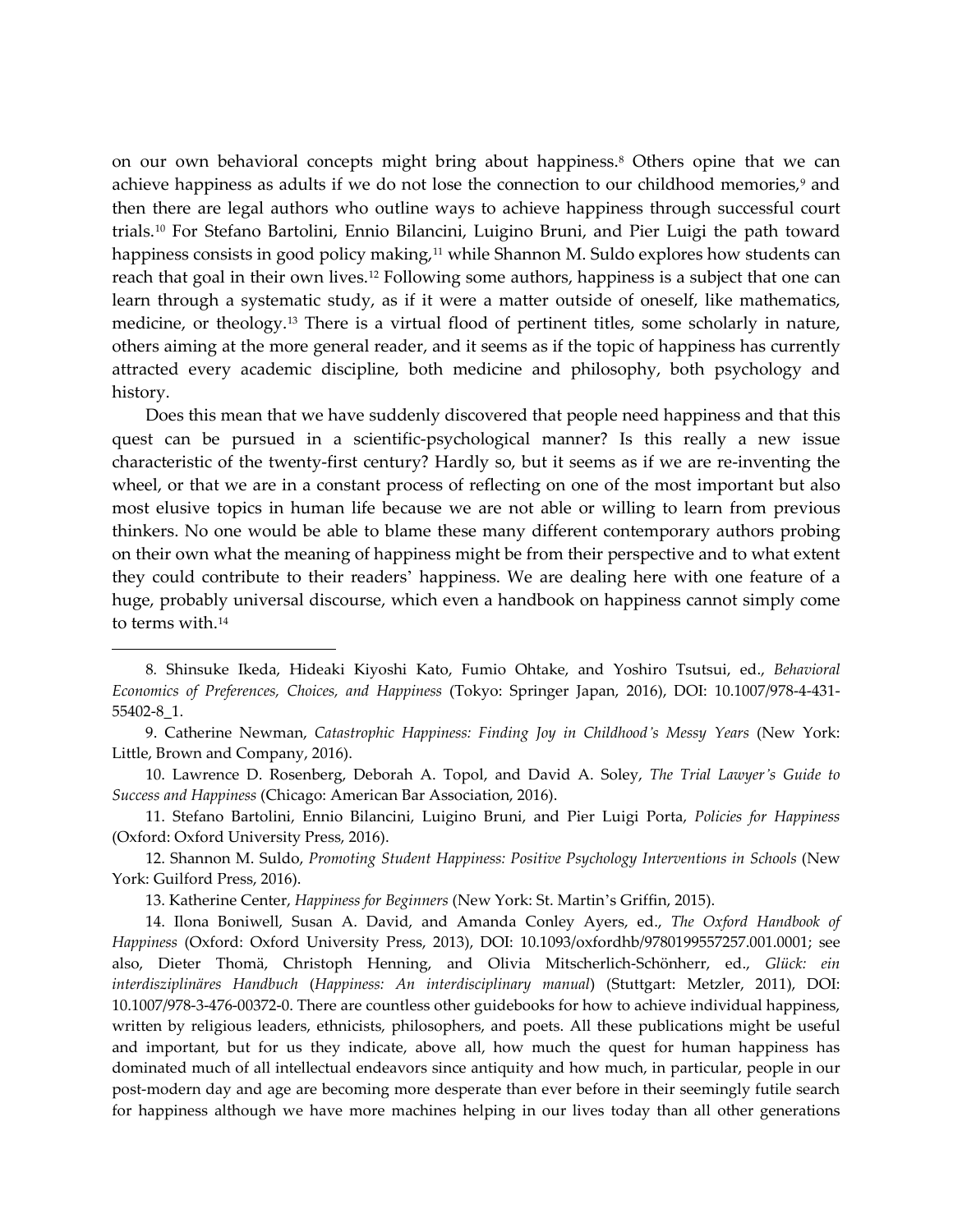Older approaches, however, which at times seem to be much more important, receive much less attention, perhaps simply out of ignorance, perhaps out of convenience. Since antiquity philosophers, theologians, and poets have already investigated the nature and quality of happiness, and probed multiple avenues for the individual to create happiness for him/herself. We might, of course, dismiss those older perspectives, claiming that they carry little significance for us today because all of our life circumstances have changed. However, late antique and medieval thinkers were already dwarves standing on the shoulders of giants, and the same then applies to late medieval and early modern philosophers, for instance. Furthermore, much of western thinking, the entire value system, morality and ethics derive from those original sources and have been filtered down to our own time, whether we remember that or are even aware of it or not.

Subsequently, as I want to argue in the present paper, the gaze backwards will allow us to reflect once again on some of the most important intellectual contributions from the previous world and to draw from their profound insights. The huge respect which theologians such as St. Augustine and philosophers such as Boethius have enjoyed throughout the centuries vouchsafe for their great authority even, if not specifically, for the topic of happiness. I will draw from both their insights and will argue that past experiences and ideas continue to hold great significance for us today, which justifies and legitimizes our constant effort to investigate and research the Middle Ages, for instance, as a springboard for contemporary quests. There we find the roots of our own existence, and the metaphorical leaves of our present day and age directly receive their water by way of an intricate pumping system going all the way down to the roots. Ignoring those roots, however, would endanger the survival of the leaves—the future cannot come about without a full understanding and appreciation of the past. In this approach I will at first draw not on literary texts, but on those by a theologian and a philosopher. However, as we will observe subsequently, both became foundational for the literature throughout the entire Middle Ages and well beyond and so deserve to be included here in the first place.

One and the same issue constitutes the central quest, which we best identify as "wisdom." As the Austrian author Karl-Heinrich Waggerl observed in his *Wagrainer Tagebuch* (1936; Diary of Wagrain), people grow in the course of time in terms of skills, know-how, and mechanical arts, but with regard to wisdom there is little progress to report, on the contrary. This insight probably applies to our own day and age with all of the computers available everywhere, internet communication, and cell phone technology, but with less and less true wisdom about the spiritual dimension of all things.<sup>[15](#page-5-0)</sup> Waggerl, unfortunately, probably because of his naive association with the Nazis, no longer enjoys the critical respect by German-language scholarship, but this would not have any impact on our evaluation of his significant life philosophy, which ultimately mirrors what intellectual giants long before him had formulated already in their own way.

before us. But no convenience, speed, interconnectedness, and mechanical power can produce happiness outside of ourselves since happiness is something most intimately human, and then also divine.

<span id="page-5-0"></span><sup>15.</sup> Karl Heinrich Waggerl, *Wagrainer Tagebuch*. *Gesammelte Werke, 2* (*Bookmark and Share Collected Works, 2*) (Salzburg: Otto Müller, 1987), 58.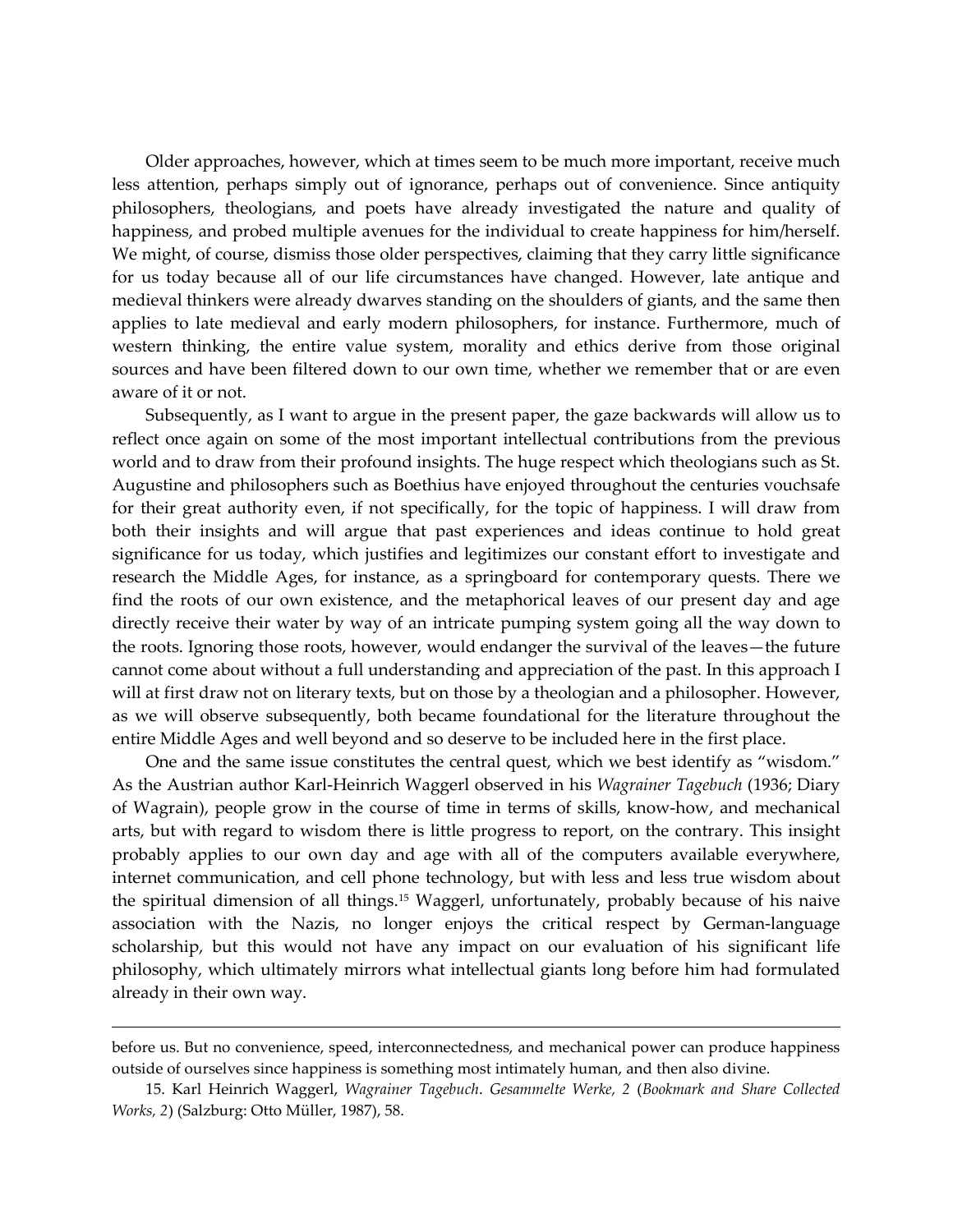#### **Happiness and the Middle Ages**

What I am suggesting in this paper has wider implications. I will not only address the question regarding the nature and character of happiness; instead I will investigate both more globally and more specifically to what extent the medieval world continues to exert an influence on us today, what its meaning might be in our present time, and how we could profit from that past world for the understanding of the present and future world we are living in. In essence, the central concern focuses on how to explain to the current generation why the Middle Ages still matter deeply for us, both in general terms for the larger audience, and for the academy.

Numerous scholars have illuminated this issue already a number of times through a close reading of specific texts, demonstrating how much we are facing actually universal issues that at times have been answered, so it seems, already very concretely and in a highly illuminating fashion long before, such as in medieval romances, love poetry, heroic epics, didactic verses, and other genres.[16](#page-6-0) Many studies have been dedicated to contemporary films and art works, to literary texts and craft objects with medieval themes, but those tend to take a rather light route via the general need for fantasy and playfulness. We all know about J. R. R. Tolkien's famous *Lord of the Ring* and J. K. Rowling's stupendously popular book series *Harry Potter*. Then there is the Society for Creative Anachronism, especially in North America, and there are countless cities in Europe (but also in the US) where Renaissance or medieval festivals attract the masses. Tourism has long discovered the great impact which medieval sites such as castles have on paying customers, and if there are no real surviving castles, then fake imitations substitute for the authentic buildings, in the vein of Hollywood and Walt Disney. Medieval feasts represent major events for the contemporary traveler, providing them with a sense of living history, a Romantic notion of the past, and a faint idea about what a cultural and historical identity might mean in reality — such as castle Gruyère in Switzerland or castle Bunratty in Ireland. Contemporary video games, card games, fantasy novels, and many other media continue to confirm the astounding popularity and actual significance of the Middle Ages for the post-

<span id="page-6-0"></span><sup>16.</sup> Ina Karg, *...«und waz si guoter lêre wernt»...: Mittelalterliche Literatur und heutige Literaturdidaktik-Versuch einer Kooperation* (*... what are good instructions ...: Medieval Literature and Modern Literary Didactics: Attempt of a Cooperation*) (Frankfurt am Main: Peter Lang, 1998); Nine Miedema and Andrea Sieber, ed., *Zurück zum Mittelalter: Neue Perspektiven für den Deutschunterricht* (*Back to the Middle Ages: New Perspectives for Teaching of German Literature*) (Frankfurt am Main: Peter Lang, 2013); Albrecht Classen, "What do they mean for us today? Medieval Literature and Philosophy at the End of the Twentieth Century. Boethius, John of Salisbury, Abelard, and Christine de Pizan," *Mediaevistik* 12 (1999): 185-208; Classen, "Medieval Studies within German Studies: *The Nibelungenlied* and Hartmann von Aue's *Der arme Heinrich*)," in *Taking Stock of German Studies in the United States: The New Millennium*, ed. Rachel Halverston and Carol Anne Costabile Heming (Rochester, NY: Camden House, 2015); Classen, "Friendship, Death, and Boethian Philosophy in the High Middle Ages: The Meaning of the Past for Our Present and Future. With a Special Focus on Lawrence of Durham's *Consolatio* (1141) and Aelred of Rievaulx's *De Spirituali Amicitia* (1164-1167)," *Medieval Perspectives* 28 (2013); Classen, "The Meaning of Literature"; Simon R. Doubleday and David Coleman, ed., *In the Light of Medieval Spain: Islam, the West, and the Relevance of the Past* (New York: Palgrave Macmillan, 2008).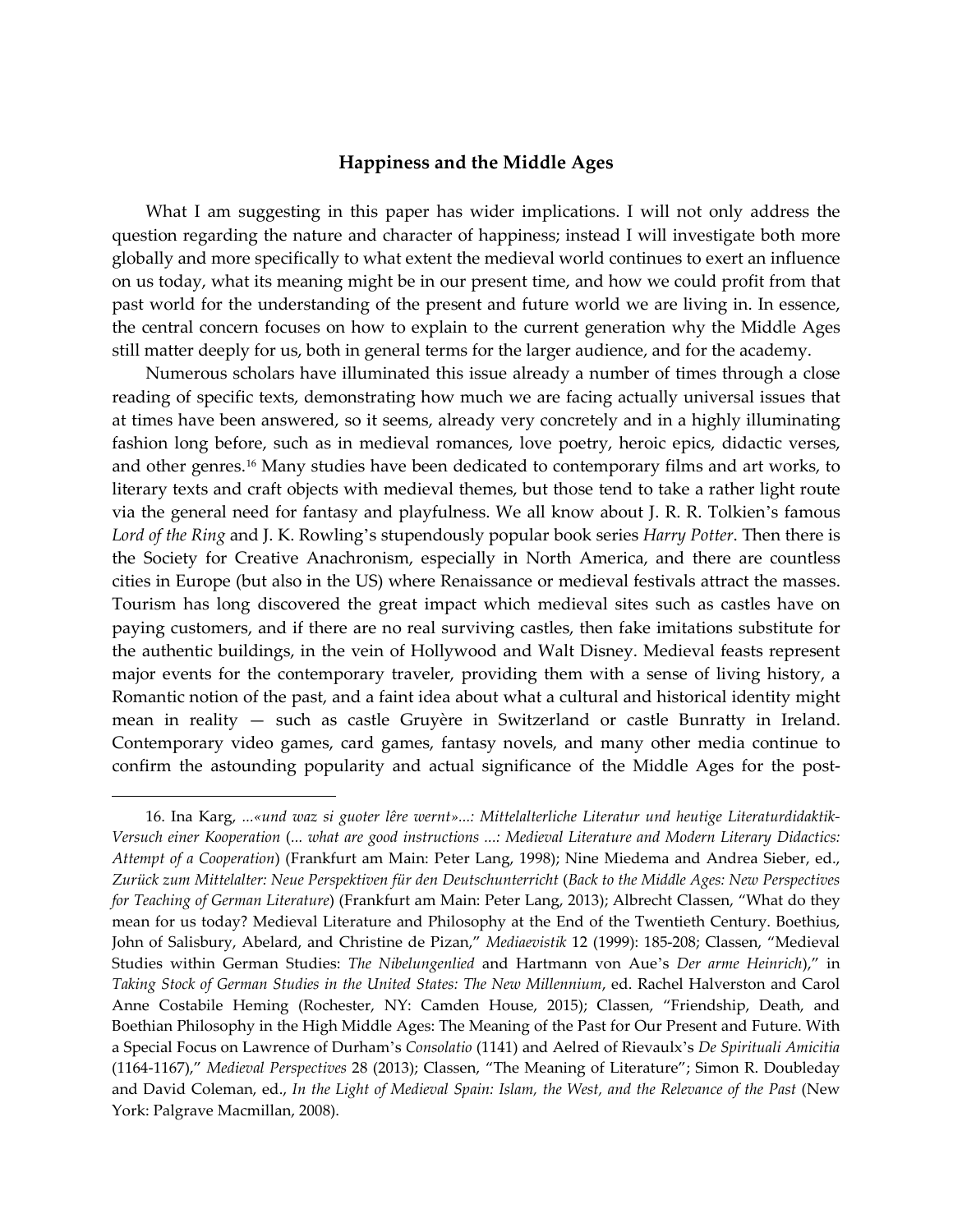modern world. But instead of dealing with common dreams about the past in a playful manner, my purpose is focused on the question how pre-modern reflections and insights might help us today to find our way (back) to happiness as the ideal concept underlying all human existence.

# **Ancient Philosophy and Happiness: Aristotle**

Instead of limiting myself to literary evidence, I will go one step further and pursue also philosophical and religious perspectives Without falling into the trap of repeating popular opinions, we can certainly claim that many medieval thinkers and intellectuals had already ruminated on basic human issues that continue to concern us deeply, more often than not offering perspectives and insights that carry deep meaning throughout the ages.[17](#page-7-0) We have to avoid the danger of arguing anachronistically, quite naturally, but there are truly many reasons to pay close attention to some of those voices that, because of their far-reaching impact, had laid the foundation of Western civilization and hence continue to determine our outlook and value system today.[18](#page-7-1)

While contemporary authors intensively probe the meaning of happiness from their own professional and personal perspective, the issue has already been addressed a very long time ago in a most profound fashion, both by Plato and Aristotle and by the Church Fathers, especially St. Augustine, Bishop of Hippo. This will occupy us in the subsequent section. Undoubtedly, any thorough examination of the meaning of happiness entails many deeply theological and philosophical reflections. Happiness is both a material and a spiritual condition, as has been discussed already since antiquity and beyond. The specific definition of happiness has commonly focused not so much on an emotional component, but on the question what constitutes a good life, whether we think of ethical, moral, religious, but then also economic, political, and social criteria. As Aristotle already taught us in his famous *Nicomachean Ethics*, only a cluster of criteria, if fulfilled or materialized, would allow us to determine happiness in human life, what he called *eudaimonia*. These pertain to virtues, material goods, the long duration of a satisfactory and meaningful life, and a good death.

Aristotle was very clear about the need for people to enjoy material goods since those serve

<span id="page-7-0"></span><sup>17.</sup> Albrecht Classen, "The Literary Treatment of the Ineffable: Mechthild von Magdeburg, Margaret Ebner, Agnes Blannbekin," *Studies in Spirituality* 8 (1998); Classen, "Worldly Love - Spiritual Love. The Dialectics of Courtly Love in the Middle Ages," *Studies in Spirituality* 11 (2001); Classen, "The Dialectics of Mystical Love in the Middle Ages: Violence/Pain and Divine Love in the Mystical Visions of Mechthild of Magdeburg and Marguerite Porète," *Studies in Spirituality* 20 (2010); Classen, "Mystical Visions and Spiritual Health: Medieval Mysticism As A Platform for the Exploration of Human Spirituality and Happiness: The Transcendence of the Body in the Quest for the Godhead - A Message for Us Today?," *Studies in Spirituality* 25 (2015). See also Krijn Pansters, *Franciscan Virtue: Spiritual Growth and the Virtues in Franciscan Literature and Instruction of the Thirteenth Century* (Leiden and Boston: Brill, 2012).

<span id="page-7-1"></span><sup>18.</sup> Classen, ed., *Medieval Answers to Modern Problems* (San Diego: Cognella Inc. & University Readers, 2012; rev. ed. 2013; 2nd ed. 2016).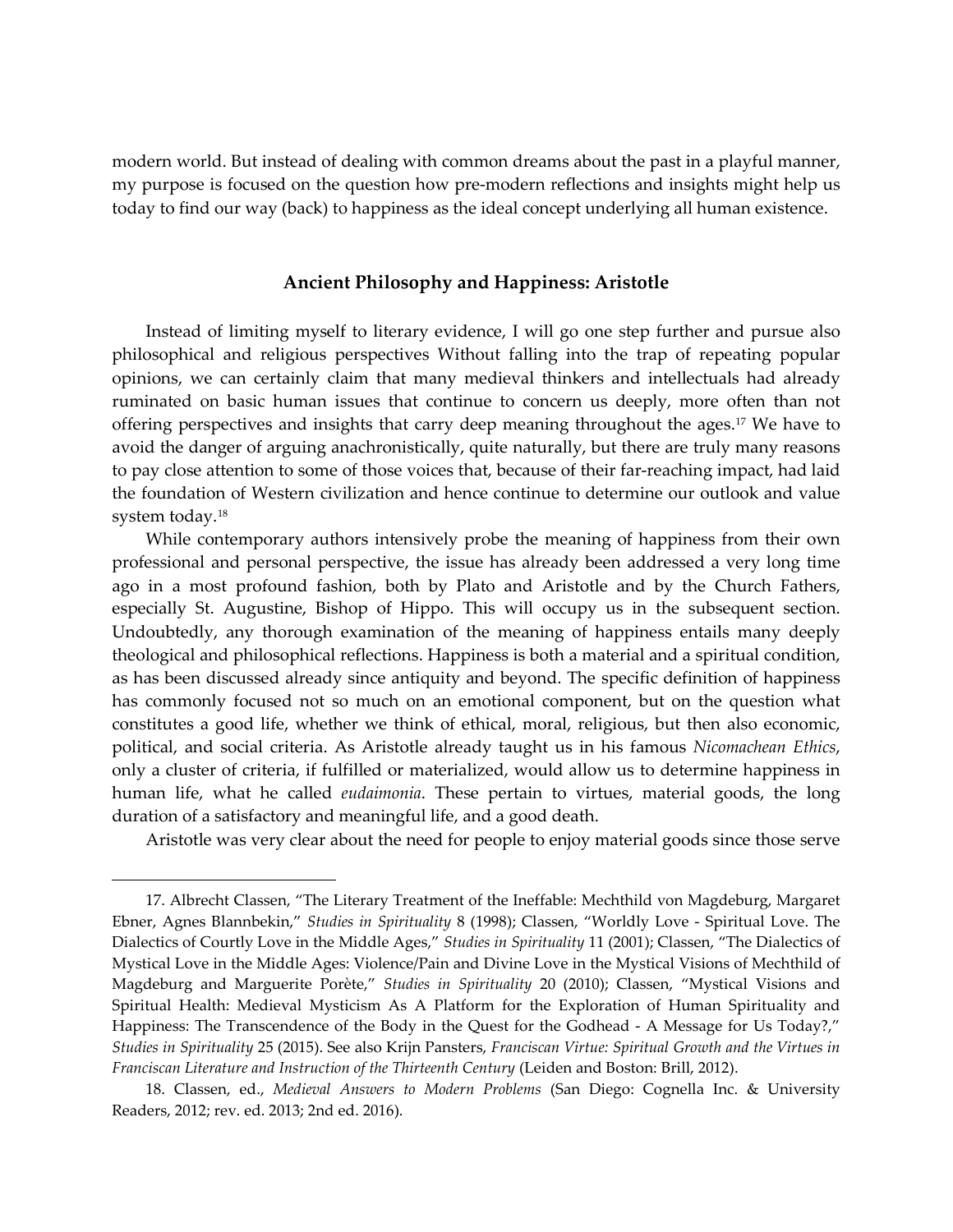as auxiliary means making the realization of virtues and other abstract values possible in the first place. A good balance, in other words, supports, according to his teachings, the endeavor to lead a good life and hence to enjoy happiness.[19](#page-8-0) For the present purpose, I cannot do justice to his teachings at large, since that would lead us entirely into the field of ancient philosophy.<sup>[20](#page-8-1)</sup> By contrast, the purpose next consists of outlining how three very different voices from the past can help us understand much more about our own existence than we might have thought so far. The central claim hence consists, in order to formulate it once again, that we need to maintain a close connection to the pre-modern world in order to grasp the present, and thus also the future.

Both the Church Father Saint Augustine, Bishop of Hippo (345-430), and Boethius (d. 525), the great philosopher and teacher from the early sixth century, already provided powerful messages about happiness that deserve to be kept alive because they prove to be universal, highly penetrating, insightful, and, above all, meaningful both for their contemporaries and for us today. While most medievalist scholars would accept this perspective without any hesitation, here I want to pursue the question to what extent their insights allow us to acknowledge until today that their statements continue to matter for us most powerfully and that consequently we can and should open our minds toward the pre-modern world for the exploration of the meaning of all human existence. If, then, both of these two thinkers, and some other medieval writers might have some significance in the eternal search for meaning, then we would be in the ideal position of recapturing the Middle Ages as crucial within the wide field of the Humanities.

<span id="page-8-0"></span><sup>19.</sup> These and similar aspects have already been discussed from many different perspectives; see, for instance, Günther Bien, "Ethik, II: Griechisch-römische Antike," in *Theologische Realenzyklopadie*, ed. Gerhard Krause and Gerhard Müller. Vol. X (Berlin and New York: Walter de Gruyter, 1982); Jon Miller, *The Reception of Aristotle's Ethics* (Cambridge: Cambridge University Press, 2012). For a very useful survey, summary, and discussion of Aristotle's *Nicomachean Ethics*, see https://en.wikipedia.org/wiki/Nicomachean\_Ethics, accessed January 8, 2017; cf. also Christopher Warne, *Aristotle's Nicomachean Ethics: Reader's Guide* (London: Continuum, 2007).

<span id="page-8-1"></span><sup>20.</sup> For useful, though very brief biographical sketches, see, for instance, Gillian Rosemary Evans, *Fifty Key Medieval Thinkers* (London and New York: Routledge, 2002). The critical literature on these great philosophers and theologians is simply legion, and yet their teachings deserve to be revisited and reexamined especially in our context. See also Severin Kitanov, *Beatific Enjoyment in Medieval Scholastic Debates: The Complex Legacy of Saint Augustine and Peter Lombard* (Lanham, MD: Lexington Books, 2014). We also would have to consider the history of stoicism from antiquity to the modern world, which added important concepts to the pursuit of happiness as well. See Steven K. Strange and Jack Zupko, ed., *Stoicism: Traditions and Transformations* (Cambridge and New York: Cambridge University Press, 2004). Moreover, to do full justice to the topic at hand, we would have to consult many medieval philosophers and theologians, such as Thomas Aquinas; see, for instance, Denis J. M. Bradley, *Aquinas on the Twofold Human Good: Reason and Human Happiness in Aquinas's Moral Science* (Washington, DC: Catholic University of America Press, 1997); or Albertanus of Brescia; cf. James M. Powell, *Albertanus of Brescia: The Pursuit of Happiness in the Early Thirteenth Century* (Philadelphia: University of Pennsylvania Press, 1992). For broader perspectives, see Sabine Meck, *Vom guten Leben: eine Geschichte des Glücks* (*Of Good Life: A History of Good Fortune*) (Darmstadt: Wissenschaftliche Buchgesellschaft, 2012).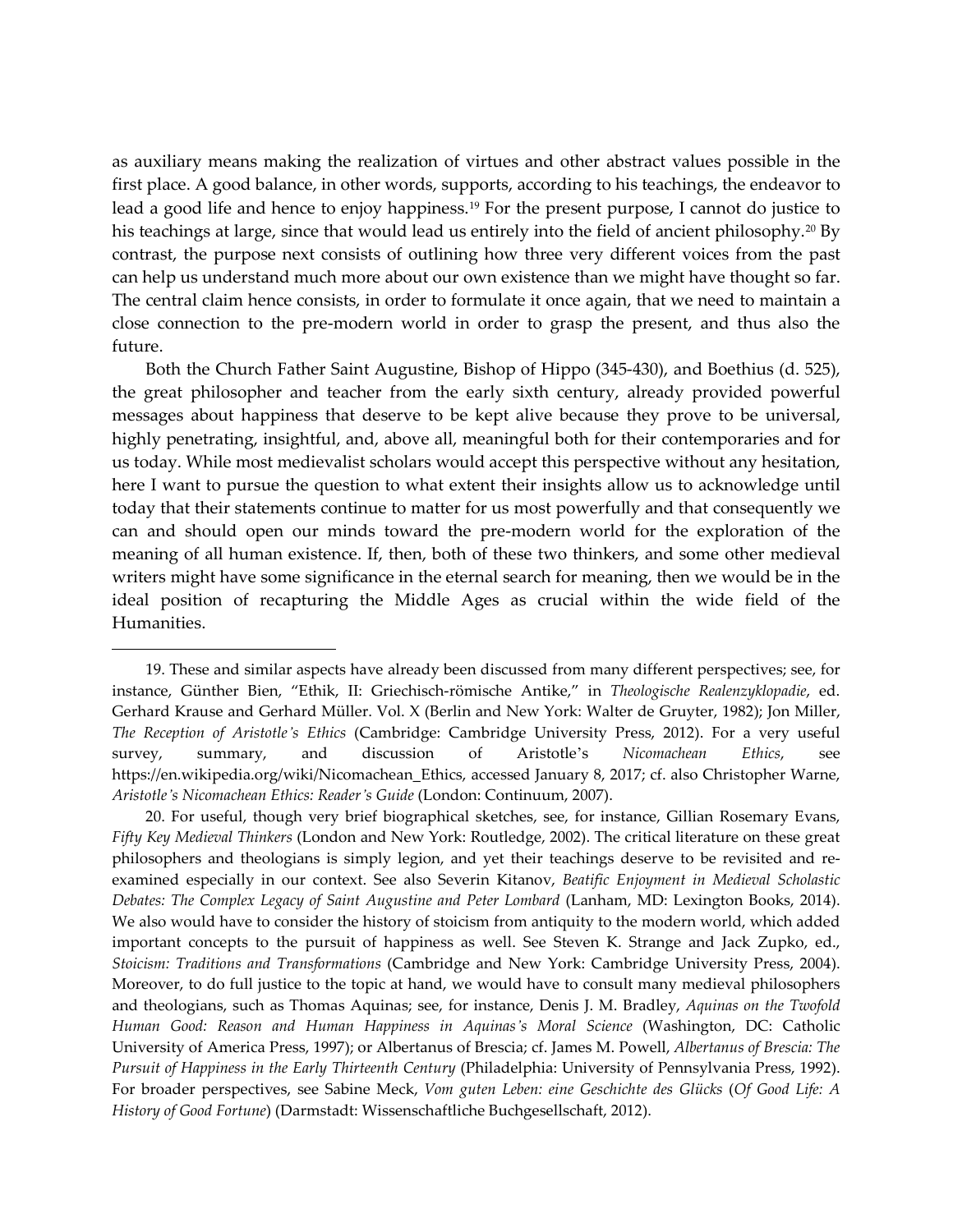## **Augustine, Bishop of Hippo**

In his *Happy Life* from 387, Augustine discusses with a group of his friends how to achieve inner, spiritual truth, which promises to yield insight into the way how to establish spiritual happiness.<sup>[21](#page-9-0)</sup> This provides a profound basis for our own investigation what true happiness might mean, both then and today.

For Augustine, there are three types of people who venture out to sea in this life and probe how they can find their way through human existence in a metaphorical manner. They all pursue the similar goal of reaching the world of happiness, but each one faces different challenges. Without going into details, Augustine highlights the difficulties which the sea warrior faces both in the open ocean and even in the harbor, all representatives of life which the individual is pursuing in his course throughout existence. In his discussion he reaches, first of all, the insight that we consist of a body and a soul, hence of material and spirituality. If the soul is denied nutrition, it would begin to suffer. Differentiating between things that we want but do not need and things that we want and do need, Augustine highlights how the soul is truly fed with good things. Receiving what one wants and needs at the same time, and gaining it not just at the spur of the moment, but for ever, would be the basis of happiness (175). Happiness, hence, depends on endurance, far away from being ephemeral.

Those who rely on physical objects to gain happiness would have to realize that they depend on chance since they can lose everything at any time. Fear thus proves to be an essential component of material things since they can get lost. "Therefore, whoever loves and possesses such things can in no way be happy" (176). In the exchange with his mother, he then concludes that the material elements by themselves do not provide happiness, whereas eternal, spiritual elements do so. Ultimately, then, happiness only rests in God.

Turning to the academics, Augustine describes them as seekers of truth, which remains, however, intractable and elusive, and so he determines them as constantly unhappy because they do not pursue God (178). Happiness, thus, rests in God, and people can achieve happiness if they have a clean and pure spirit and aspire for God (181-82). In their discussion, Augustine reaches the preliminary conclusion: "whoever seeks God has God favorably inclined toward him, and everyone who has God favorably inclined toward him is happy; hence, he who is seeking is happy; but he who seeks does not yet possess what he wants; consequently, he who does not have what he wants will be happy" (183). In other words, for him the quest itself constitutes a crucial component of happiness itself. There would not be a guarantee on happiness just because one would be seeking for God's favor, but the search itself represents a

<span id="page-9-0"></span><sup>21.</sup> Augustine of Hippo, *Selected Writings*, trans. and intro. Mary T. Clark (New York, Ramsey, and Toronto: Paulist Press, 1984). See now also Aurelius Augustinus, *De beata vita: lateinisch/deutsch = Über das Glück* (*On the Good Life: Latin/German = On Good Fortune*) trans., remarks and afterword Ingeborg Schwarz-Kirchenbauer and Willi Schwarz (Stuttgart: Philipp Reclam, 1989); Richard Avramenko, "The Wound and Salve of Time: Augustine's Politics of Human Happiness," *The Review of Metaphysics* 60, no. 4 (Jun., 2007), outlines the major changes which Augustine pursued in his later *City of Good* (9.14) where he then claimed that in this material existence no true happiness will ever be possible.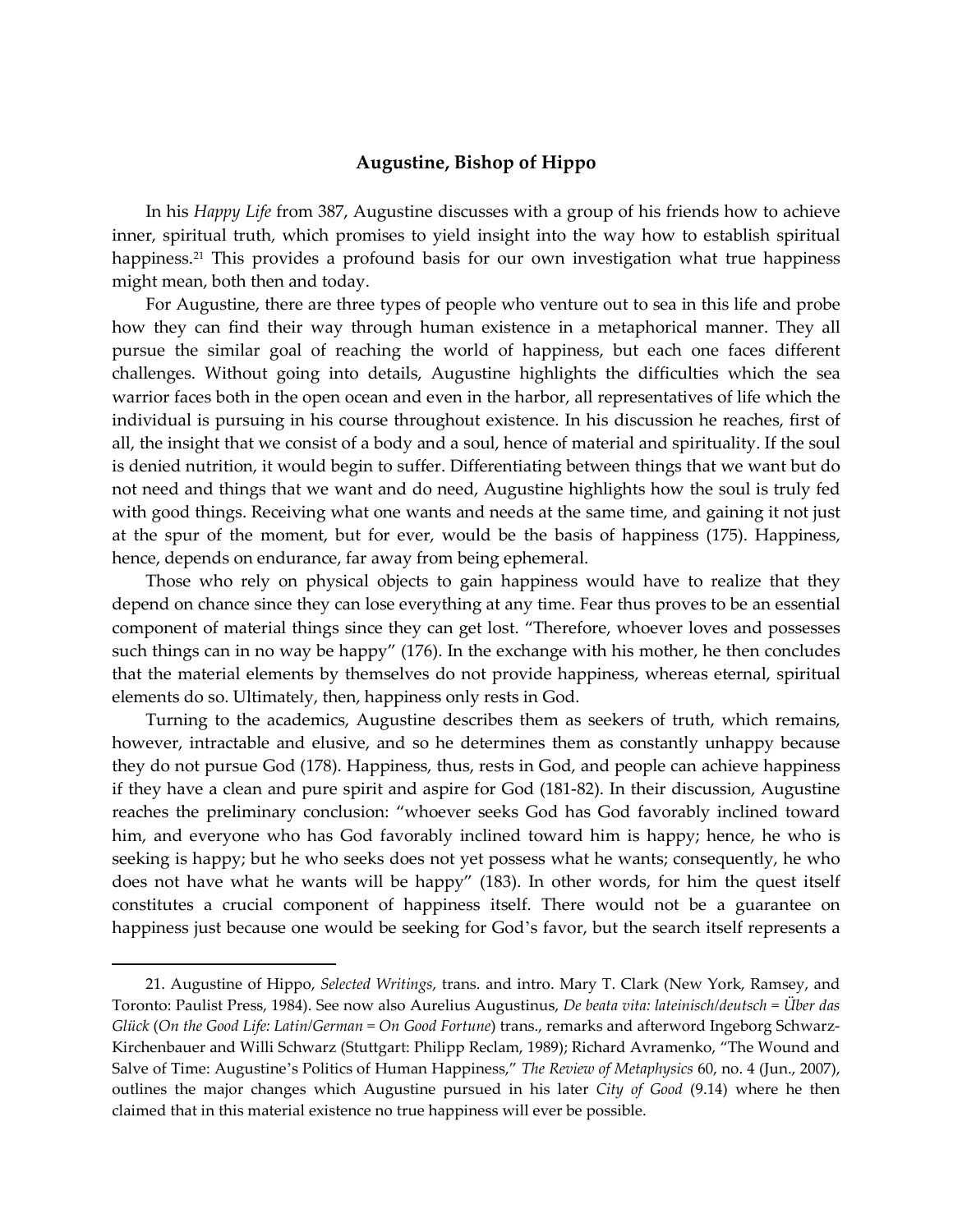most critical feature essential for achieving happiness.

Those who are needy and do not receive what they really want are identified as unhappy. By contrast, "whoever is without needs is happy" (185). However, Augustine is not so blind or so idealistic to urge us to overcome all bodily and material needs, since we are human beings who must ingest and digest in order to live: "even wise men need certain things for their bodies" (185). Nevertheless, the body should not rule the soul, since all physical provisions could run out and bring about death for the body. But the body ought not to be the primary purpose of our life because death and pain are not completely unavoidable. In order to achieve happiness, then, the individual ought to embrace this situation and reduce the needs and only "wish for what is possible" (186). The richest people, sensitized to their own situation, would be terror-stricken by the fear that someone could steal it from him or destroy his wealth. But only wise individuals are capable of grasping the difference between false and true happiness and thus regularly become victims of their self-delusion, pursuing the wrong goal where never full and ever-lasting happiness can be achieved (187).

In short then, for Augustine, being in need of something in material terms represents a form of foolishness, the very opposite of wisdom, and hence also the lack of happiness. In his own words: "just as all need is to be considered unhappiness, so all unhappiness is to be considered need" (188). Happiness and wisdom thus prove to be basically one and the same, just as need, foolishness (stultitia), and unhappiness also prove to be synonyms. Little wonder that almost thousand years later the German Humanist Sebastian Brant entitled his famous satirical work *Ship of Fools* (1494; *Narrenschiff*, or *Stultifera navis*). Augustine does not argue from a theological point of view; instead he pursues a philosophical logic, emphasizing that foolishness constitutes unhappiness insofar as being in need represents the former, foolishness.

Those who are unhappy hence have to be identified and characterized as foolish since they do not understand how to differentiate between what one needs and what one does not need. In order to gain happiness hence would not be a process of gaining material wealth or to overcome need by acquiring objects, but to establish wisdom and to leave behind need where there should not be any. Augustine, in other words, suggests to approach the task at hand not through a religious, moral, or ethical perspective, but by way of a philosophical strategy addressing the primary question of what humans really need, and not what they want. Almost in a Buddhist or Socratic fashion, he emphasizes over and over again that only the true absence of need would ultimately produce true happiness. As he emphasizes in his own words: "to be happy is nothing but not to be in need, that is, to be wise. As examples of false concepts of happiness, he mentions luxuries, tyrannies, prideful performance in public, that is, all such things that make the individual restless, worrisome, fearful, preoccupied, and sorrowful."

Although it might be difficult to determine whether the Middle High German poet Rudolf von Ems (fl. ca. 1215-ca. 1250) was an Augustinian and hence influenced by the teachings about the true happy life, we might cite his *Der guote Gêrhart* (The Good Gerhart, ca. 1220) as an example of how Augustine's thoughts became applied in the medieval literary discourse. The entire romance is focused on the question how one can achieve goodness here on earth and whether one then should expect a reward already during one's lifetime. While the Emperor Otto falls into the trap of this kind of thinking, praying to God to let him know already now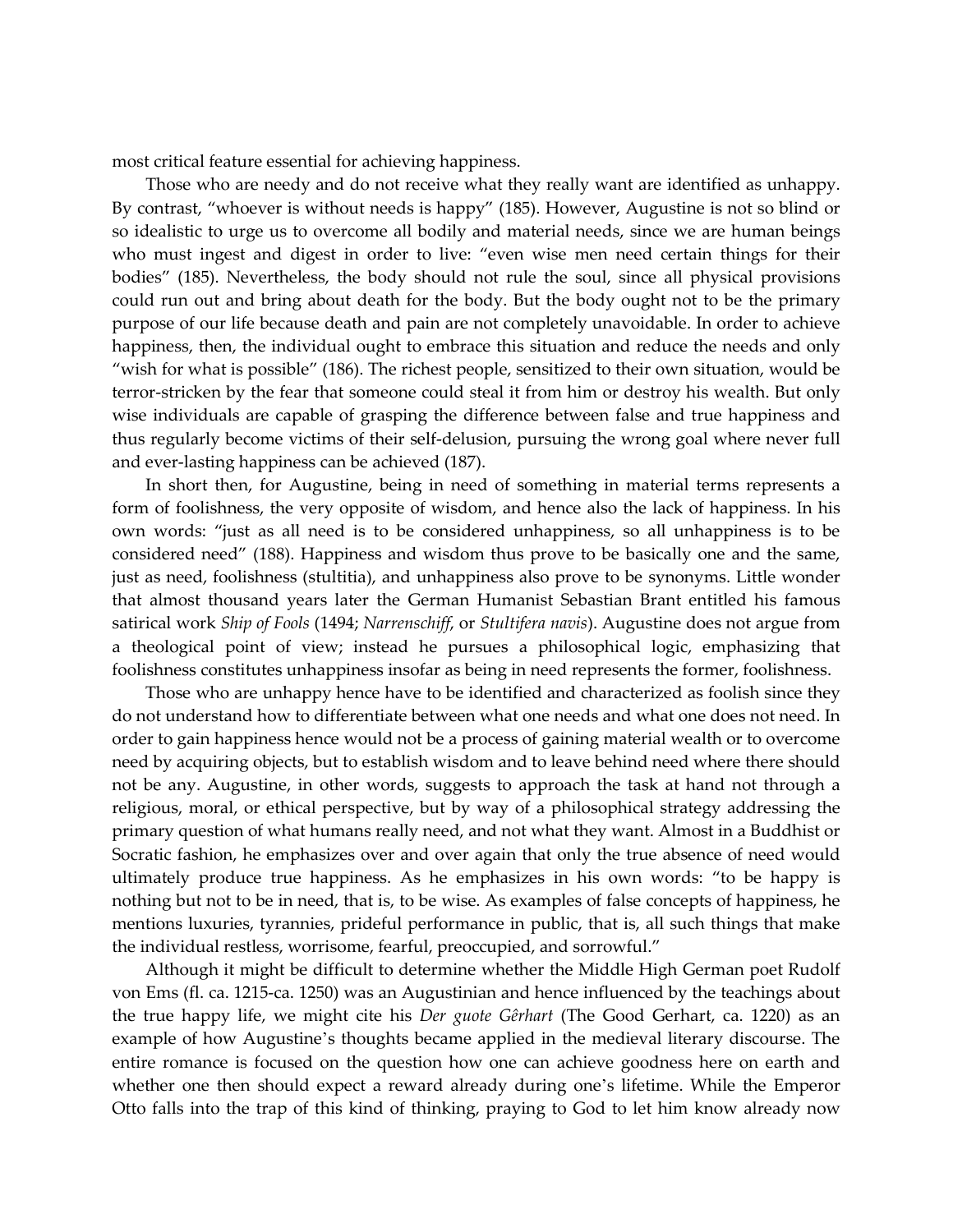what reward he could expect in the afterlife for his establishment of a bishopric in Magdeburg, the Cologne merchant Gerhart presents the very different approach. As he tells the emperor upon his insistent urging, he had performed many good deeds but never asked for any reward, and even rejected all offers to repay him for his enormous generosity. Looking for praise here on earth would destroy the quest for the soul's salvation in the afterlife.[22](#page-11-0) In other words, the protagonist has repressed all of his needs for worldly honor/praise and has thus become free of any needs, which truly makes him happy, as he emphasizes throughout the text. This is a signal concept which later thinkers will pick up and develop further, urging us to keep in mind the central need to overcome human contingency and thus to reach the realm of liberty, hence happiness.<sup>[23](#page-11-1)</sup>

As Augustine highlights then, the individual searching for true happiness must put aside all vanity, free himself from deceptions regarding false gods, and remove all fear about one's existence, so as to allow the full freedom from needs come to fruition: "Whoever therefore has his own measure, that is, wisdom, is happy" (192). Of course, at that point Augustine breaks off his discussion of those philosophical considerations and turns to the theological dimension, concluding that only those would fully experience happiness who would accept and embrace God. Taking the next step, he then underscores that truth constitutes the highest degree of measure, and that for souls "this is to possess God, that is, to enjoy God" (192). In God there is perfection, as Augustine preaches, and hence ultimate happiness, but in this final section of his treatise he argues no longer philosophically, but theologically: "This, therefore, is the complete satisfaction of souls, that is, the happy life: to know precisely and perfectly Him through whom you are led into the truth, the nature of the truth you enjoy, and the bond that connects yo with the Supreme Measure!" (193).[24](#page-11-2) Even though Augustine was later, in his *Retractions* (1.2), to redefine particularly the concept that it would be possible to achieve happiness already here in this world, insisting that true happiness can only to be had through the soul with God, the

<span id="page-11-0"></span><sup>22.</sup> Rudolf von Ems, *Der guote Gêrhart*, ed. John A. Asher (Tübingen: Max Niemeyer, 1962). See now my English translation of that text (Albrecht Classen, *An English Translation of Rudolf von Ems's Der guote Gêrhart* (Newcastle upon Tyne: Cambridge Scholars Press, 2016)), which includes an extensive introduction and a comprehensive bibliography. For a solid discussion of this text, see, for example, Sonja Zöller, *Kaiser, Kaufmann und die Macht des Geldes: Gerhard Unmaze von Köln als Finanzier der Reichspolitik und der "Gute Gerhard" des Rudolf von Ems* (*Emperor, Merchant, and the Power of Money: Gerhard Unmaze of Cologne as Financial Sponsor of Imperial Politics and Rudolf von Ems's "Gute Gerhard"*) (Munich: Wilhelm Fink Verlag, 1993). In my introduction to the translation, I discuss both the history of research and the historical framework, including surprising connections to the works of the eleventh-century Rabbi Nissim, one of whose texts appears to have deeply influenced Rudolf, apart from Augustine's teachings.

<span id="page-11-1"></span><sup>23.</sup> Hartmut Böhme, Werner Röcke, and Ulrike C. A. Stephan, ed., *Contingentia: Transformationen des Zufalls* (*Contingency: Transformations of Happenstance*) (Berlin and Boston: Walter de Gruyter, 2015).

<span id="page-11-2"></span><sup>24.</sup> For further discussions of this central topic, see Patricio Domínguez, *Augustins Philosophiebegriff: Fides und Ratio im Hinblick auf die Glücksfrage* (*St. Augustine's Concept of Philosophy: Faith and Rationality Regarding the Question About Happiness*) (Paderborn: Ferdinand Schöningh, 2016). See also Michael Klaus Wernicke, *Glücklich wollen wir mit Sicherheit sein: Augustinus' Suchen nach dem Glauben* (*We Want to be Happy, for Sure: Augustine's Search for Faith*) (Würzburg: Echter, 2015).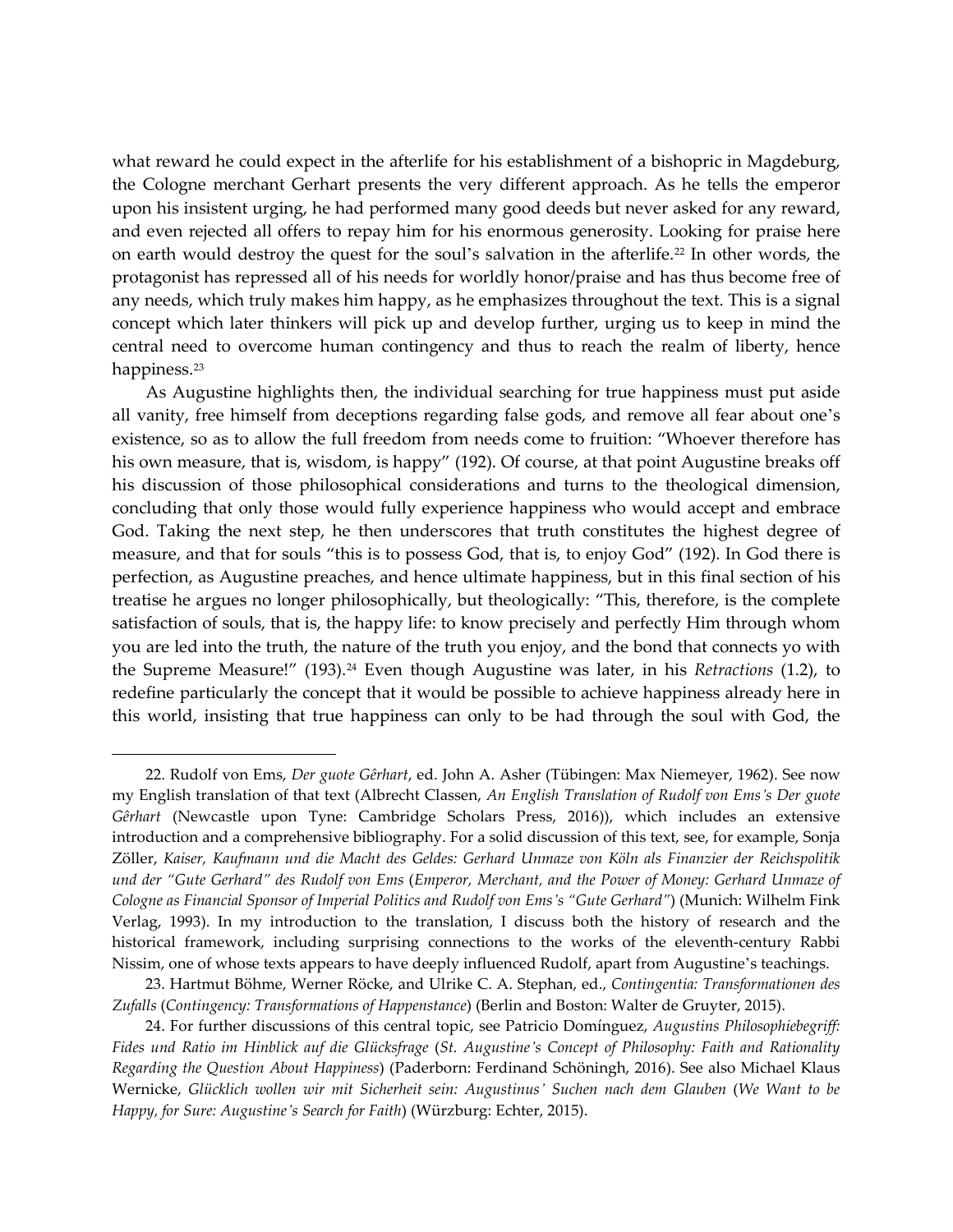entire dialogue treatise composed in 386 at Cassiciacum near Milan laid the foundation for subsequent investigations of this fundamental question. Insofar as Augustine became one of the most influential writers for the entire Middle Ages, and well beyond until today, $2^5$  we can extract some of the critical components relevant in all philosophical and theological discourses pertaining to happiness from that monumental writer.

#### **Boethius**

The other voice that deserves to be mentioned here is that by Boethius who in 525, shortly before his execution by stoning for alleged but certainly trumped up charges of state treason, composed his famous treatise *De consolatione philosophiae* (Consolation of Philosophy).<sup>[26](#page-12-1)</sup> His huge impact on the intellectuals and writers from the subsequent centuries does not need to be reviewed here once again, but we need to keep in mind the purpose of our renewed discussion of his teachings. Boethius's reflections confirm once again, especially in light of his enormous influence, how much ancient voices deserve greatest respect today since they apparently had formulated already universal truths that have not changed until today. Of course, Boethius's dialogue between himself and philosophy does not constitute literature in the narrow sense of the word, irrespective of the numerous poetic renderings of the prose reflections. Nevertheless, it would be difficult to identify any medieval writer who would not have been familiar with his teachings in one way or the other.<sup>[27](#page-12-2)</sup> Both from a theoretical (instructional) and a practical perspective, this dialogue treatise has proven many times to be of timeless value because it teaches truly fundamental lessons. For the present purpose I can only touch upon the key points and connect those with the remarks by Augustine.

Taking his own concrete situation as his starting point, Boethius bitterly complains to the allegorical figure Philosophy about the injustice done to him, being imprisoned and awaiting his execution, though he is innocent. He argues vehemently that he is suffering from unfair treatment and insists that this maltreatment should have never occurred to him. In their long conversations, however, Philosophy slowly teaches him first to understand the true nature of

<span id="page-12-0"></span><sup>25.</sup> Karla Pollmann and Willemien Otten, ed., *The Oxford Guide to the Historical Reception of Augustine* (Oxford: Oxford University Press, 2013).

<span id="page-12-1"></span><sup>26.</sup> Boethius, *Consolation of Philosophy*, trans., intro. and notes Joel C. Relihan (Indianapolis, IN, and Cambridge: Hackett Publishing, 2001); Classen, "What do they mean for us today?"; Classen, "'Boethius' 'De consolatione philosophiae'. Eine 'explication du texte' ('Boethius' 'Of the consolation of philosophy'. An 'analysis of the text')," *Jahrbuch für internationale Germanistik* XXXII no. 2 (2000); Thomas Böhm, Thomas Jürgasch, and Andreas Kirchner, ed., *Boethius as a Paradigm of Late Ancient Thought* (Berlin and Boston: Walter de Gruyter, 2014). For the history of reception concerning this late antique philosopher, see Noel Harold Kaylor, Jr., and Philip Edward Phillips, ed., *A Companion to Boethius in the Middle Ages* (Leiden and Boston: Brill, 2012).

<span id="page-12-2"></span><sup>27.</sup> John Marenbon, ed., *The Cambridge Companion to Boethius* (Cambridge and New York: Cambridge University Press, 2009).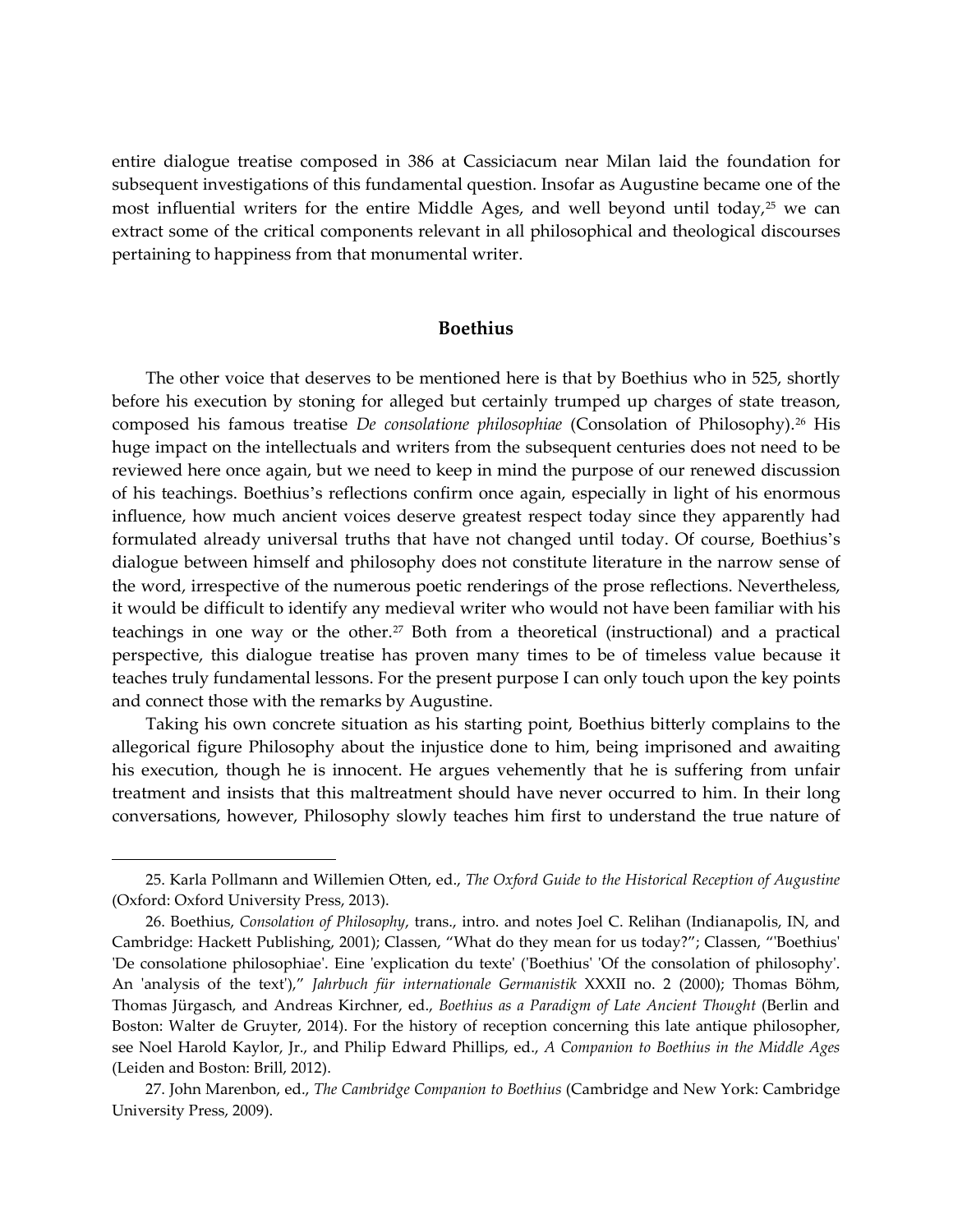Fortune, a universal instrument operating here in this world, determining the life of every creature, sometimes granting good fortune, sometimes taking it away again. The only consistency of Fortune is its very inconsistency, so the prisoner Boethius has to learn quickly that all the traditional criteria normally quoted as powerful in granting happiness are thoroughly rebuffed and exposed as temporary, unstable, untrustworthy, and particularly deceptive. Philosophy also points out that Boethius does not really have a reason to complain about his misery because throughout his entire life he has enjoyed many good things and should be rather thankful than downtrodden. Good fortune, however defined, belongs to Fortune, and not to the individual: "If the things whose loss you complain of had ever been yours, there would have been no way you could have lost them" (25). In fact, Philosophy formulates the question how he could have forgotten the long series of happy moments in his life, and why he would now lament about one small misfortune that is taking his life (28-29). She does not ridicule him with this commentary, even if it might sound like that, but she is completely correct in putting everything into the proper relationship, allowing Boethius to perceive his existence within the larger schema of things. Most significantly, we learn that no one here on earth who might be looking for happiness by way of pursuing material goods, or power, etc, will ever achieve the goal: "no one is in simple harmony with the condition of his own Fortune, for in every single Fortune there is something present that the outsider has no knowledge of, but that the insider shrinks from in horror" (31).

While Augustine had emphasized freeing oneself from "need" in order to experience happiness, Boethius relies on the term and concept of "detachment," because true happiness does not rest in temporary, material objects, which are all subject to Fortune. The very nature of Fortune, however, proves to be its changeability and instability. Most egregiously, once death has arrived, the individual can no longer rely on his/her body, the source of much joy, but also much misery. In other words, happiness must be sought beyond Fortune and its workings, which create nothing but illusions and deceptions. Worldly glory thus emerges as one of the most dangerous traps because those who achieve fame or even seek out fame pursue a path entirely determined by Fortune. Most beautifully, Philosophy then alerts Boethius to the great advantage of misfortune because that would be the only catalyst or litmus test to determine what the true good would be, and hence also who the true friends are: "Go on, complain about the wealth and resources that you have lost; you have found what is the most valuable kind of riches, your friends" (46). The ultimate goal, however, still continues to be to achieve happiness, which none of those fortune-driven aspects can secure. These are all contingency based and unreliable, fleeting, and evanescent, hence deceiving and illusionary. True happiness, according to the teachings of Philosophy, really rests somewhere else.

While Augustine had basically broken off at that point in his arguments and then had quickly switched to God as the final source of happiness, Boethius has Philosophy turn to a higher level of intellectual ruminations, once having worked through the analysis of the very nature of Fortune. Just like Augustine, Philosophy emphasizes that need, or contingency, misleads us in our quest for happiness, where freedom of that contingency would be the gateway toward the true goal of all existence.

Self-sufficiency emerges as an equivalence to power, and that in turn as an equivalence to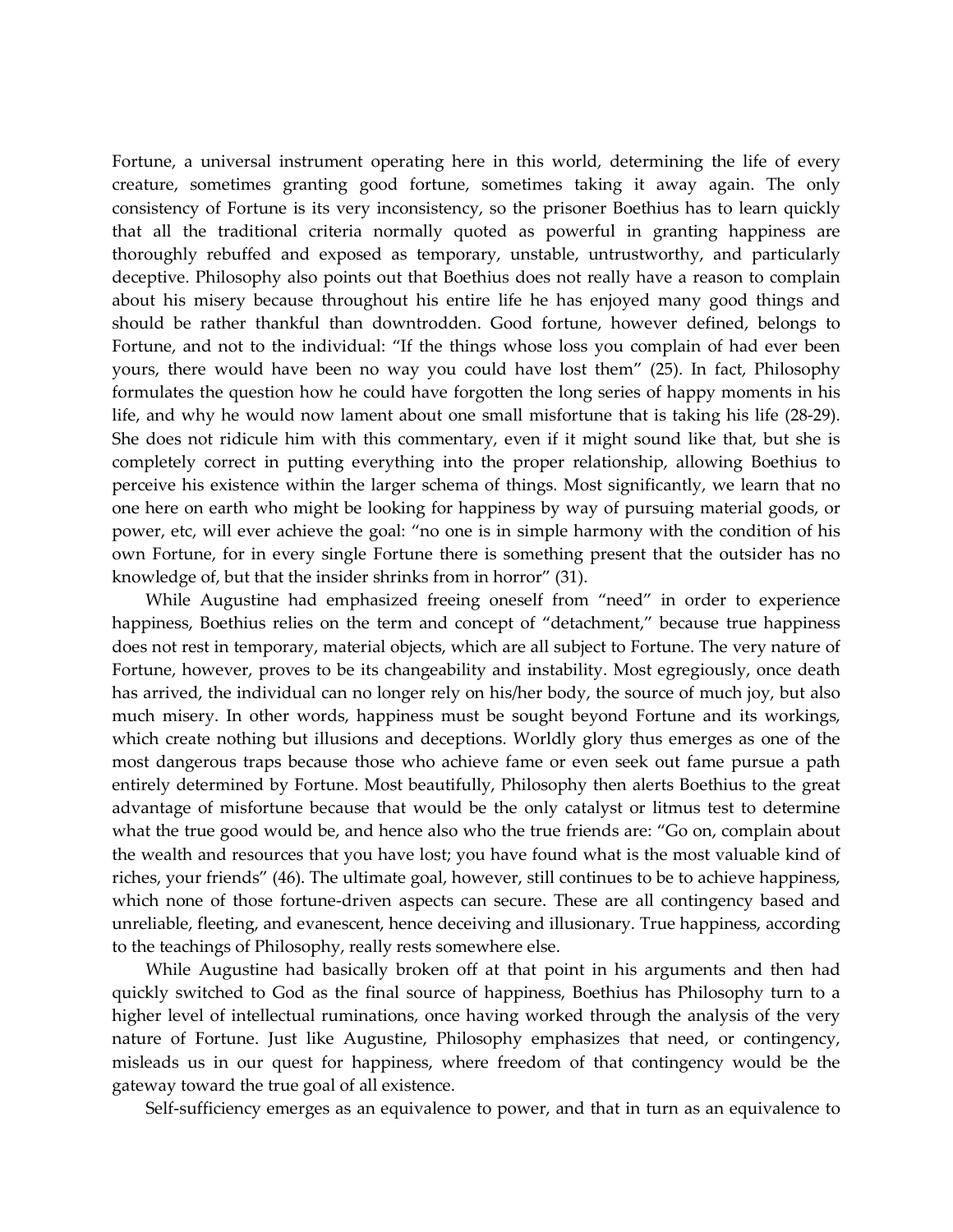preeminence, which reveals itself as the basis of happiness. Of course, no one here on earth can simply pursue that path, but once Fortune has been dismissed as an unreliable instrument in all our efforts to gain true happiness, the strife toward self-sufficiency, which Philosophy also identifies as goodness and then even further as oneness, represents the true key toward that goal. By the same token, there is no chance for people ever to be entirely self-reliant, to be free of any outside help, and self-contained completely, except for God, or the supreme good, as he rather calls it in his philosophical discourse (68) God is, as Boethius calls it, the very essence of happiness and goodness, oneness and self-sufficiency, all terms for one and the same phenomenon. However, while there is a huge gulf between this *summum bonum* and us as human beings, everyone can aspire for joining that entity which entails fullest delight. On the premise that the origin of all being was perfection, everything present today is the manifestation of the evolution away from that perfect goodness in material terms. Yet, as much as people seem far removed from that final stage, that is, complete happiness, as much can they try to join God/goodness and become part of Him, and thus share in His happiness. Even if that will most likely not be possible here in this life, the individual is called upon to struggle with all his/her might to get closest to that ideal (75-76) and to become part of God. Since all people aim for happiness, the ultimate goal of all existence, they can only realize their ideal by leaving Fortune behind and joining with God, driven by the desire for oneness (79).

This then leads Boethius to have Philosophy explain in a stunning manner one of the principle concepts underlying his entire teaching, turning to natural objects, such as grass, flowers, and trees, to animals and fish, and even to stones and rocks as metaphors of the universal law determining all beings. Everything that is part of life wants to live and thus tries its hardest to live well and to the best of its potentials. There is, as Philosophy underscores, a "natural striving" (81), which determines all existence, toward the self-fulfillment, and away from destruction and self-hurt. She explains further: "Consequently, there is no reason why you could in any way doubt that all the things that exist crave by their nature the permanence of remaining unchanged and by their nature avoid dissolution" (82). Being is thus defined as the desire for the good, or happiness: "Good is the goal of all things" (83).

Perhaps surprisingly, but certainly logically, Philosophy then reaches the next insight that all beings are naturally driven by the desire to be good, to be part of good, and to enjoy all the good, which would be nothing but another expression for happiness (86). Living beings can thus not even stay away from this attraction by and toward the good and have to follow their natural "instinct" in that process. In essence, then, life is determined by the desire to achieve the good and hence to gain happiness.

A startling corollary results from this observation. As Philosophy elucidates, if by nature all living things aim for the good and cannot really stray from the straight path toward that goal, then the phenomenon of "evil" does not really exist (87), or at least has to be viewed with greatest pity because those who are evil in human terms prove to be the weakest individuals here on earth, not able to follow their own instinct and instead striving against the natural desire for goodness and happiness. If the principle of life consists, as it has been determined so far, of achieving goodness, it is self-evident that those who aim for it are all powerful and self, while the evil ones display the greatest weakness and fail to achieve even the slightest because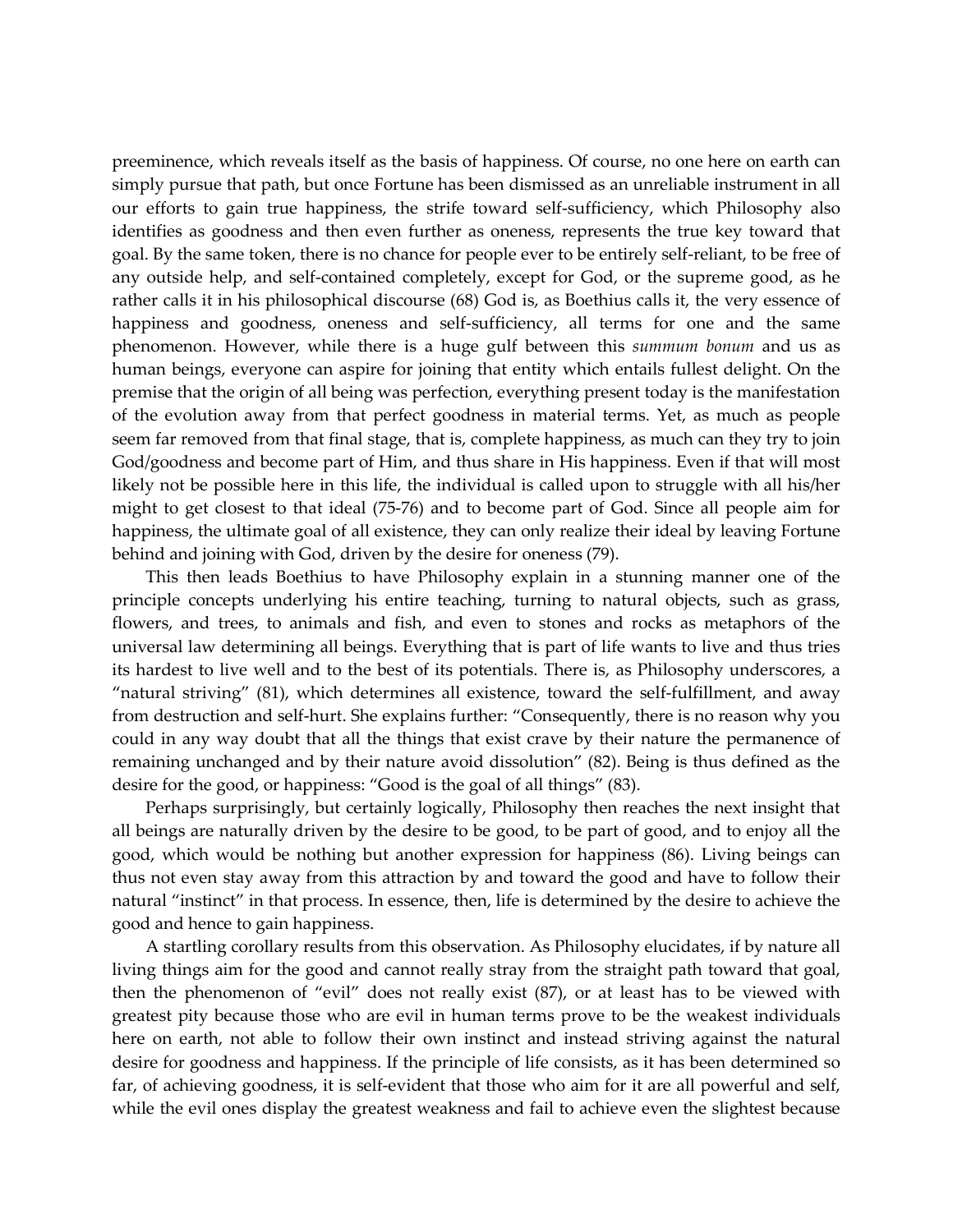they struggle against their own instinct and their own inner desires: "the good are powerful, while those who are evil are incapable" (95). In fact, Philosophy even claims that they do not really exist because they have already eliminated themselves through their contrariness directed against their own nature, filled with the instinct taking them toward the good: "wicked deeds do not come into the realm of true happiness" (99).

We might hence conclude with one more quote from Boethius: "it is in this way that whatever falls away from the Good ceases to exist. And so it happens that evil people cease to be what they once were" (101). They deserve to be pitied and have to be regarded as miserable, deplorable being who are the weakest of all creatures, even though they cause much pain and suffering for the good ones (108-09).

From here Boethius wanders into other directions, probes the meaning of punishment of the evil, and then investigates the relationship between free will and providence. The philosophical, moral, and religious aspects then grow in weight in the overall schema of this treatise, but throughout the subsequent centuries when Boethius experienced ever more popularity and exerted a deep influence on the entire Middle Ages and well beyond, the earlier aspects of his teaching dominated. The true nature of Fortune, its deceptiveness, and the illusion associated with false concepts of happiness were discussed and examined in many different forms, texts, genres, contexts, and versions throughout the following periods.<sup>[28](#page-15-0)</sup> The image of the wheel of fortune found entrance into many different literary and philosophical texts (e.g., Shakespeare), and the fundamental treatment of goodness as the notion of inner freedom from contingency shaped much of western critical thinking.<sup>[29](#page-15-1)</sup>

Would it be wise today to dismiss Boethius's *Consolation of Philosophy* from our canonical reading lists? Has the puzzlement about the dominance of evil people ever abated, and hence the question why the good ones do not seem to make headway and tend to suffer at the hands of the former? Hardly, and yet it is shocking to notice that less and less of the current student population, for instance, knows anything about Boethius and his profound insights. But I leave this polemic aside and simply highlight one final time how much his critical reflection on the essence of human existence penetratingly cuts through many misconceptions and clarifies in a rather stunningly logical manner, without relying on religious perspectives, the true meaning of fortune, misfortune, happiness, and the illusionary function of evilness.

<span id="page-15-0"></span><sup>28.</sup> Albrecht Classen, "Gutes Leben und guter Tod von der Spätantike bis zur Gegenwart: Ein philosophisch-ethischer Diskurs über die Jahrhunderte hinweg" (Good Life and Good Death from Late Antiquity to the Present: A Philosophical-Ethical Discourse Across the Centuries), in *Gutes Leben und guter Tod von der Spätantike bis zur Gegenwart: Ein philosophisch-ethischer Diskurs über die Jahrhunderte hinweg* (*Good life and good death from late antiquity to the present: a philosophical-ethical discourse over the centuries*), ed. Albrecht Classen (Berlin and New York: Walter de Gruyter, 2012).

<span id="page-15-1"></span><sup>29.</sup> Classen, "What do they mean for us today?"; Noel Harold Kaylor, "The English and German Translation Traditions of Boethius's *De consolatione philosophiae*," *Studia Litteraria Universitatis Iagellonicae Cracoviensis* 10, no. 1 (2015).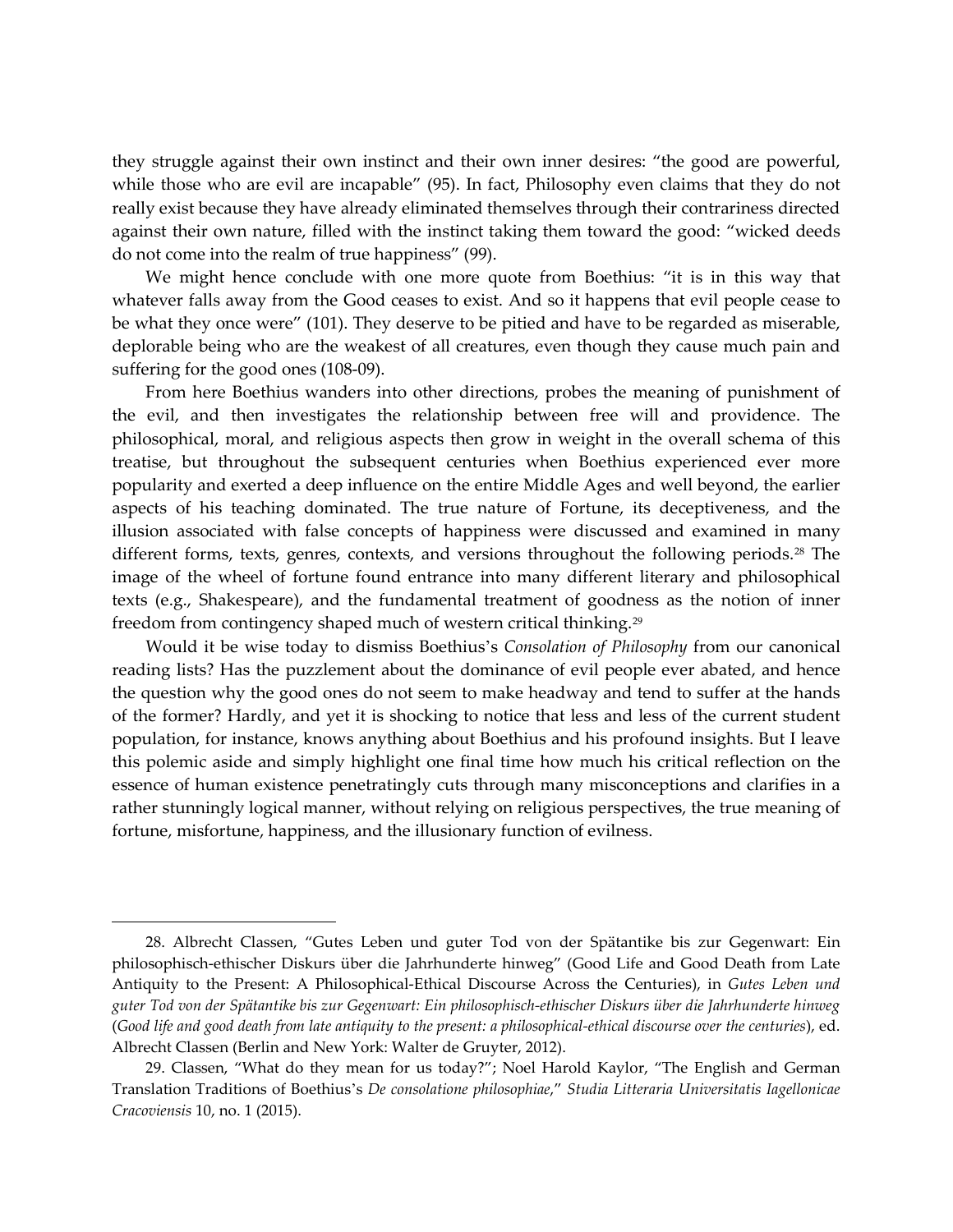# **Gautier de Coincy**

From here we could turn to a plethora of further texts where timeless messages about our human life find pointed expressions. But then we would face the same old danger once again of not seeing the forest for all the trees. Consequently, to round off our discussion of the meaning and importance of pre-modern voices, I close with a short examination of the profound, but once again mostly ignored and unknown religious tale of "The Tumbler" by Gautier de Coincy (1177–1236), who was a French abbot, poet and musical arranger who gained his greatest fame for his deep admiration of the Virgin Mary expressed in literary terms. Most famous are his "*Les Miracles de Nostre-Dame* (known in English as *The Miracles of Notre Dame* or *The Miracles of Our Lady*) in which he set poems in praise of the Virgin Mary to popular melodies and songs of his day. It is a reverential but humorous work, full of love for the cult of the Virgin Mary, which at that time also received attention from Saint Bernard of Clairvaux who was the leading medieval proponent of veneration of the Virgin as a counterbalance to the more rigorous Christian scholasticism, then the dominating spiritual force."<sup>[30](#page-16-0)</sup>

In the account of "The Tumbler," a simple-minded man joins a Cistercian monastery because he wants to worship the Virgin Mary with all of his heart. Unfortunately, he quickly realizes that he does not have the intellectual competence to participate in the usual monastic rituals and duties, as much as he might try. In his desperation he removes himself from the church services and hides in the crypt where he faces the Virgin all by himself. Instead of praying to her, or reading in a breviary or psalter, he then decides to resort to the only thing that he really knows how to do and to do well, that is, he begins to tumble, which was his original profession before joining the monastic community.

He quickly realizes that this approach truly helps him to achieve his goal because he can dedicate his entire being to this unique form of service to her. While the other monks perform hymns for the Virgin, he diverts her, as he realizes, in the hope to achieve her grace thereby (106). As the narrator then comments: "so greatly did it please him, and with such right good will did he do this, that never a day was he so tired that he could not do his very utmost to delight the Mother of God, and never did he desire to do other service" (107).

While he happily pursues this strategy in the firm belief to do good and thus to reach out to the Virgin Mary, another monk notices his regular absences, follows him, observes his curious behavior, and reports all this to the abbot. However, he does not express anger or jealousy; on

<span id="page-16-0"></span><sup>30.</sup> Lauri Lindgren, *Les miracles de Notre Dame de Soissons versifiés: Versifiés par Gautier de Coinci* (*The Miracles of Our Lady of Soissons: Versified by Gautier de Coinci*) (Helsinki: Finnish Academy of Science, Series B, 1963). Here I draw from the English translation in *Medieval Answers to Modern Problems* (Classen, 105- 110). See also the useful, in fact excellent survey article online at:

https://en.wikipedia.org/wiki/Gautier\_de\_Coincy (accessed January 8, 2017), which proves to be superior to much what has written about Gautier in the past. Many dictionaries and encyclopedias dedicated to the Middle Ages either ignore this poet altogether, or mention him only in passing. But see, at least, Maureen B. M. Bolton, "Gautier de Coincy," in *Medieval France: An Encyclopedia*, ed. William W. Kibler and Grover A. Zinn (New York and London: Garland Publishing, 1995), 386.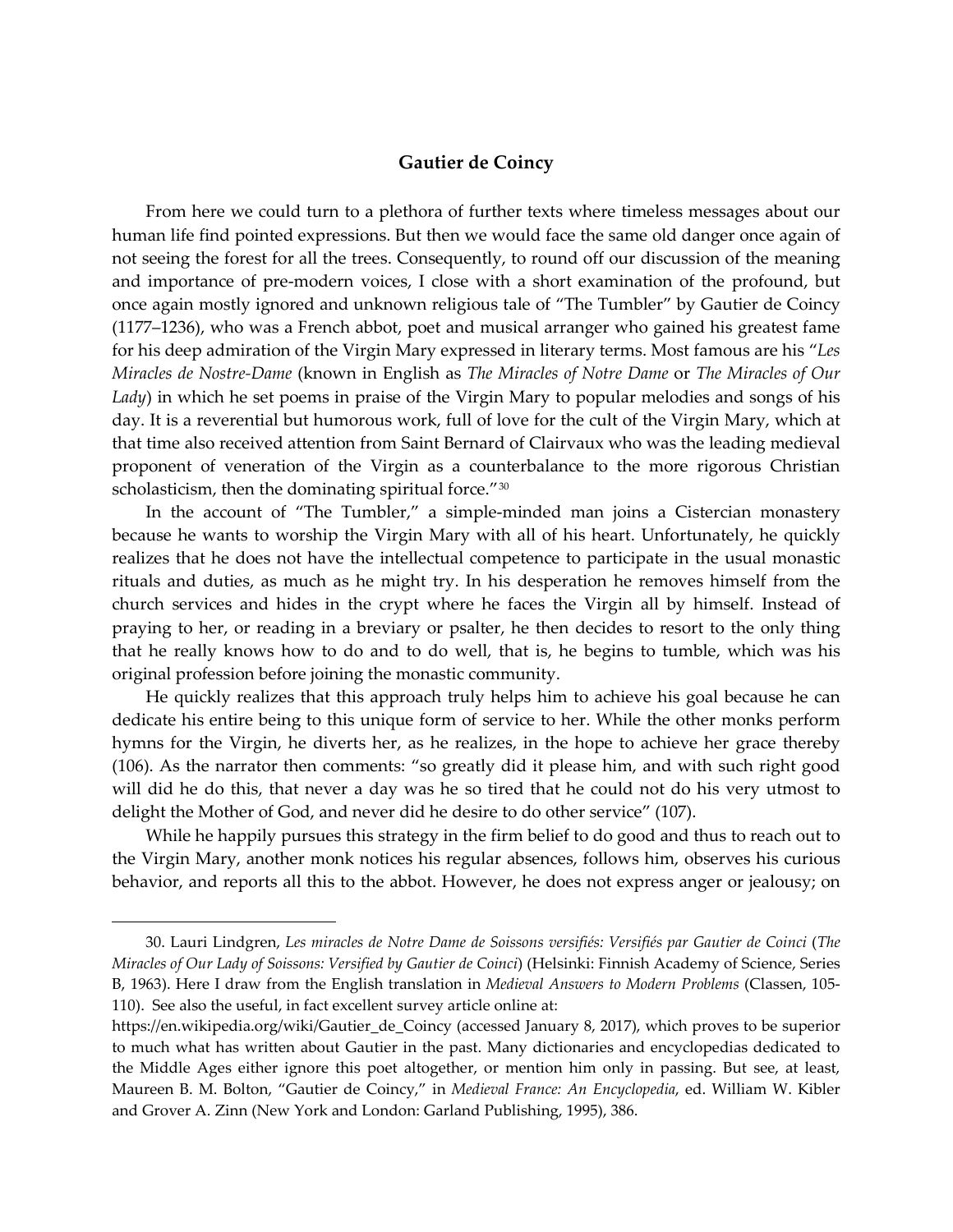the contrary, he expresses great amazement and even joy: "We pray for him, and he plays for us! If we weep, he soothes us! I would that all the convent could see him at this very moment just as I do, even if I had to fast for it till dusk!" (107). Joy and laughter would result if the others could witness the happy scene in the crypt where the tumbler demonstrates true devotion in a most joyful manner: "God counts it unto him for penance, for he does it without evil intent, and, certes, I hold it not to be ill, for, as I believe, he does it, according to his lights, in good faith, for he wishes not to be idle" (107).

Amazingly, when next the abbot and the monk re-enter the crypt to observe the tumbler, they are suddenly privy to a miracle which transforms them as well and provides them with a supreme example of true happiness. After having tumbled for a long time, the simple man collapses to the ground out of exhaustion, but at that very moment, as the spies clearly notice, a vision appears, with the Virgin Mary, accompanied by a host of angels, approaching the tumbler and comforting him: "And the sweet and noble Queen took a white cloth, and with it she very gently fanned her minstrel before the altar" (108). Even though the tumbler does not perceive any of that himself, for the abbot it is immediately clear that this tumbler has achieved the status of a saint, calling him a "holy man" (108).

When the abbot later calls the tumbler into his office and queries him about his actual contributions to the community, the latter deeply fears that he might have been found out as a failure and would be relegated from the monastery. However, the complete opposite happens since the abbot acknowledges him as a saintly person, begging him to "pray for me and I will pray in return for you" (109). In fact, the abbot enjoins him to continue with his service to the Virgin Mary, but from now on publicly since it proves to be the most worthy performance driven by a sincere heart.<sup>[31](#page-17-0)</sup> Unfortunately, the tumbler soon after falls sick and then dies, but he is worshiped by everyone in the monastery as a truly holy person.

As the narrator concludes, "Cheerfully did he tumble, and cheerfully did he serve, for the which he merited great honour, and none was there to compare unto him" (110). In short, the tumbler had achieved true happiness because he had dedicated himself entirely to the service of the Virgin Mary, dedicating to her everything he had, which was only little, and yet much more than what all the other monks could do since his heart was most profoundly driven to carry out this performance. With his tumbling on her behalf he gave all he had, and thus achieved the highest honor in a spiritual sense. But at the same time, as Gautier also indicates, the tumbler secured true happiness for himself insofar as he achieved the goal his entire being strove for; but not in material or political terms; instead, all of his desires were aimed at the Virgin Mary, and even though he himself did not witness her, the abbot and the monk observed the vision and could thus recognize the sanctity of this simple man.

The narrative might be a rather plain religious story, but it entails amazing insights into the true quest for happiness. Even though the tumbler did not command the basics of a religious

<span id="page-17-0"></span><sup>31.</sup> It was not that unusual for the medieval Church to include artistic performances as part of their religious services; see Philip Knäble, *Eine tanzende Kirche: Initiation, Ritual und Liturgie im spätmittelalterlichen Frankreich* (*A dancing church: initiation, ritual and liturgy in late medieval France*) (Cologne, Weimar, and Vienna: Böhlau, 2016).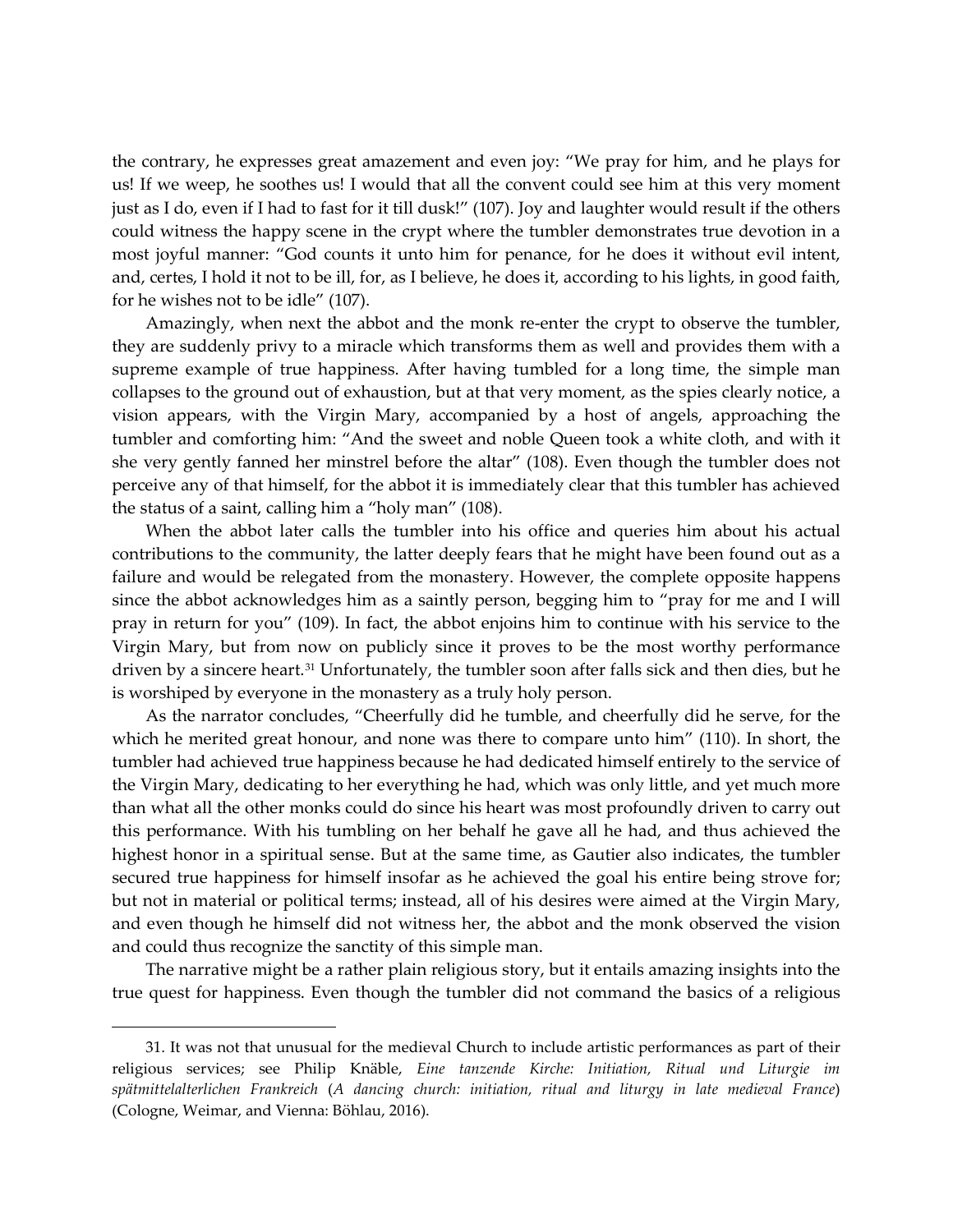life in a monastery, his mind-set was truly pious and committed to serve the Virgin Mary. He could not follow the standard procedures, rituals, and ceremonies, not being smart enough for anything apart from his physical exercise. Yet, once he had realized that there was a particular avenue for himself to pursue his own agenda, his own goal in life, he set his whole heart to that and actually achieved more than all the learned monks, including the abbot. As Gautier thus implies, for the achievement of true honor, happiness, and sanctity it would not matter whether the individual knows how to meet the formal, official expectations, but whether s/he understands the inner demands and embraces them full-heartedly. The tumbler gained full respect not because of his tumbling, which was actually ridiculous for a monk, but for his passion, devotion, commitment, and firm belief. He understood that he could not give to the Virgin Mary what the other monks gave, through prayer, reading the mass, confession, singing hymns, studying the Bible, etc. But he could give what he knew best, and he committed himself completely to this service, for which he ultimately gained divine grace and could die as a holy man.

#### **Conclusion**

While the treatises by St. Augustine and Boethius outlined the theoretical underpinnings of how to achieve happiness, the religious tale by Gautier conveyed the message in pragmatic terms how to behave, what to do in life in order to transcend the material, political confinements of human life and to reach a higher level in human existence. As odd as "The Tumbler" might seem at first sight, especially for readers in the twenty-first century, a modest translation of the medieval and religious components into contemporary terms easily makes possible to grasp the universal and timeless message contained here. Give it all, be it all, commit to it all.

There are, of course, huge differences between the two treatises from late antiquity and this thirteenth-century religious narrative. Nevertheless, they all share the same interest in and concern with the ultimate question of how a human being can grow and gain insights into the finite conditions of true existence beyond the limits of fortune. While Augustine aimed specifically for God, and while Boethius elaborated the learning process that should take the individual outside of the prison created by fortune and to aim for the ultimate goodness, which is naturally engraved in the human nature, Gautier presented a practical example how to experience full happiness.

All three writers presented deeply insightful, illuminating, and far-reaching teachings regarding the conditions of human life. The contemporary reader cannot simply expect to find a direct connection to those lessons, and yet there are multiple possibilities to draw from Augustine, Boethius, and Gautier for the living conditions today. Naturally, we are all called upon to move forward, to engage with society, to work on our own ideals and dreams, and hence to build the foundations for the future. But as our analysis has clearly demonstrated, this process can be much facilitated if we also keep past experiences in mind, listen to voices from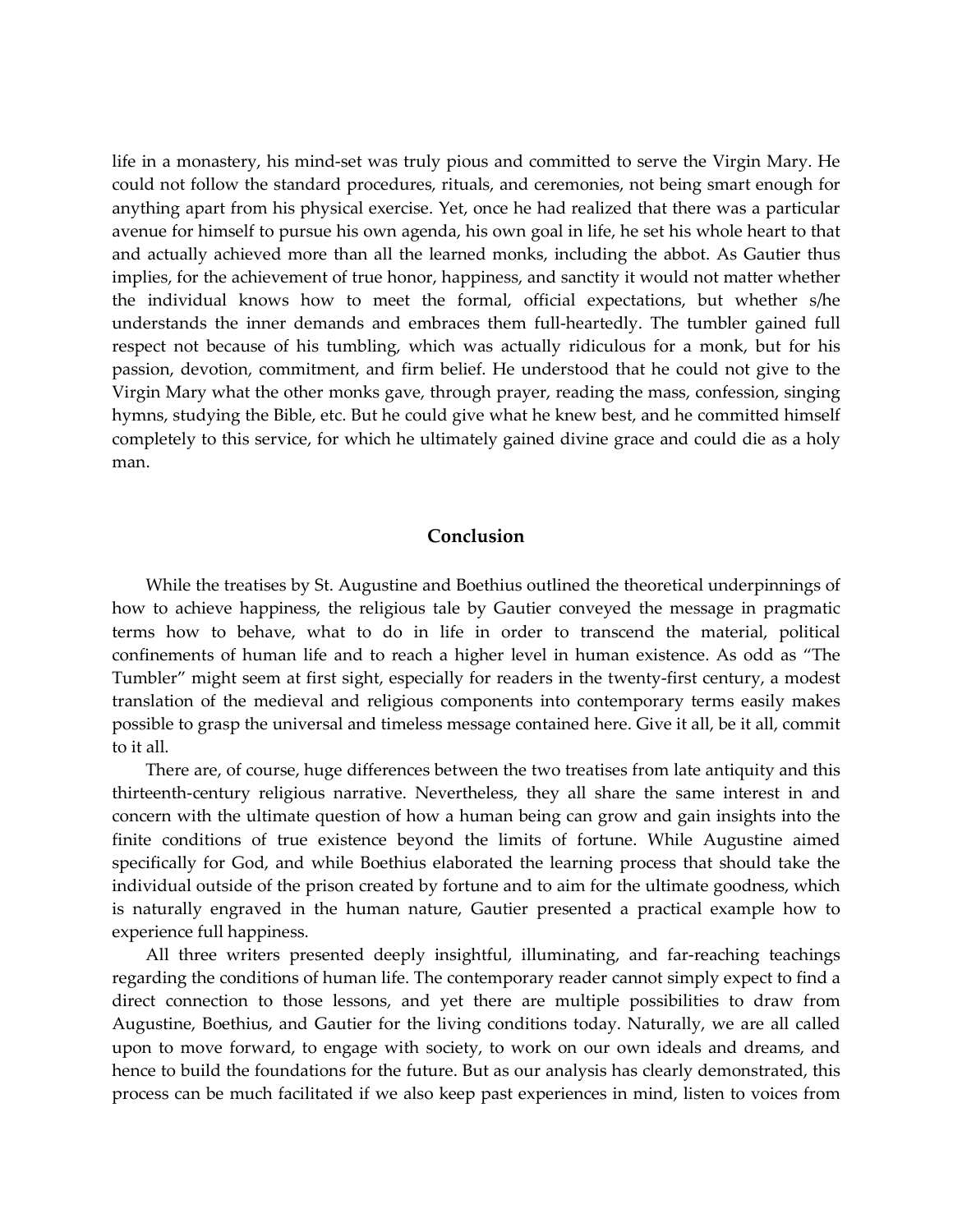the pre-modern world, and acknowledge them as important contributors to the on-going discourse regarding human happiness and hence regarding the ultimate meaning of life.

We probably could not survive, of course, if we relied exclusively on the cultural, philosophical, literary, and religious tradition from the previous centuries and millennia, but we would also badly deprive ourselves if we closed our eyes to the past and ignored the deepest insights developed already then most powerfully. The ideas expressed by Augustine, Boethius, and then Gautier, apart from those formulated by many other contemporaries, carry on until today and demonstrate their great validity. This grants us a new and very old perspective toward the Humanities, since those ancient and medieval voices empower us even now to grasp the conditions of all life and the avenues how to reach our future. After all, the essential ethics, morals, and ideals shared by most people throughout time do not change; whereas the historical circumstances and conditions do so continuously.

# **Bibliography**

- Augustine of Hippo. *Selected Writings*. Translation and Introduction by Mary T. Clark, 163-193. New York, Ramsey, and Toronto: Paulist Press, 1984.
- Augustinus, Aurelius. *De beata vita: lateinisch/deutsch = Über das Glück* (*On the Good Life: Latin/German = On Good Fortune*). Translation, Remarks, and Afterword by Ingeborg Schwarz-Kirchenbauer and Willi Schwarz. Stuttgart: Philipp Reclam, 1989.
- Avramenko, Richard. "The Wound and Salve of Time: Augustine's Politics of Human Happiness." *The Review of Metaphysics* 60, no. 4 (Jun., 2007): 779-811.
- Bartolini, Stefano, Bilancini, Ennio, Bruni, Luigino, and Porta, Pier Luigi. *Policies for Happiness*. Oxford: Oxford University Press, 2016.
- Bien, Günther. "Ethik, II: Griechisch-römische Antike." In *Theologische Realenzyklopadie*, edited by Gerhard Krause and Gerhard Müller. Vol. X, 408-423. Berlin and New York: Walter de Gruyter, 1982.
- Boethius. *Consolation of Philosophy*. Translation, Introduction and Notes by Joel C. Relihan. Indianapolis, IN, and Cambridge: Hackett Publishing, 2001.
- Böhm, Thomas, Jürgasch, Thomas, and Kirchner, Andreas, ed. *Boethius as a Paradigm of Late Ancient Thought*. Berlin and Boston: Walter de Gruyter, 2014.
- Böhme, Hartmut, Röcke, Werner, and Stephan, Ulrike C. A., ed. *Contingentia: Transformationen des Zufalls* (*Contingency: Transformations of Happenstance*). Berlin and Boston: Walter de Gruyter, 2015.
- Bolton, Maureen B. M. "Gautier de Coincy." In *Medieval France: An Encyclopedia*, edited by William W. Kibler and Grover A. Zinn. New York and London: Garland Publishing, 1995.
- Boniwell, Ilona, David, Susan A., and Ayers, Amanda Conley, ed. *The Oxford Handbook of Happiness*. Oxford: Oxford University Press, 2013. DOI:

10.1093/oxfordhb/9780199557257.001.0001.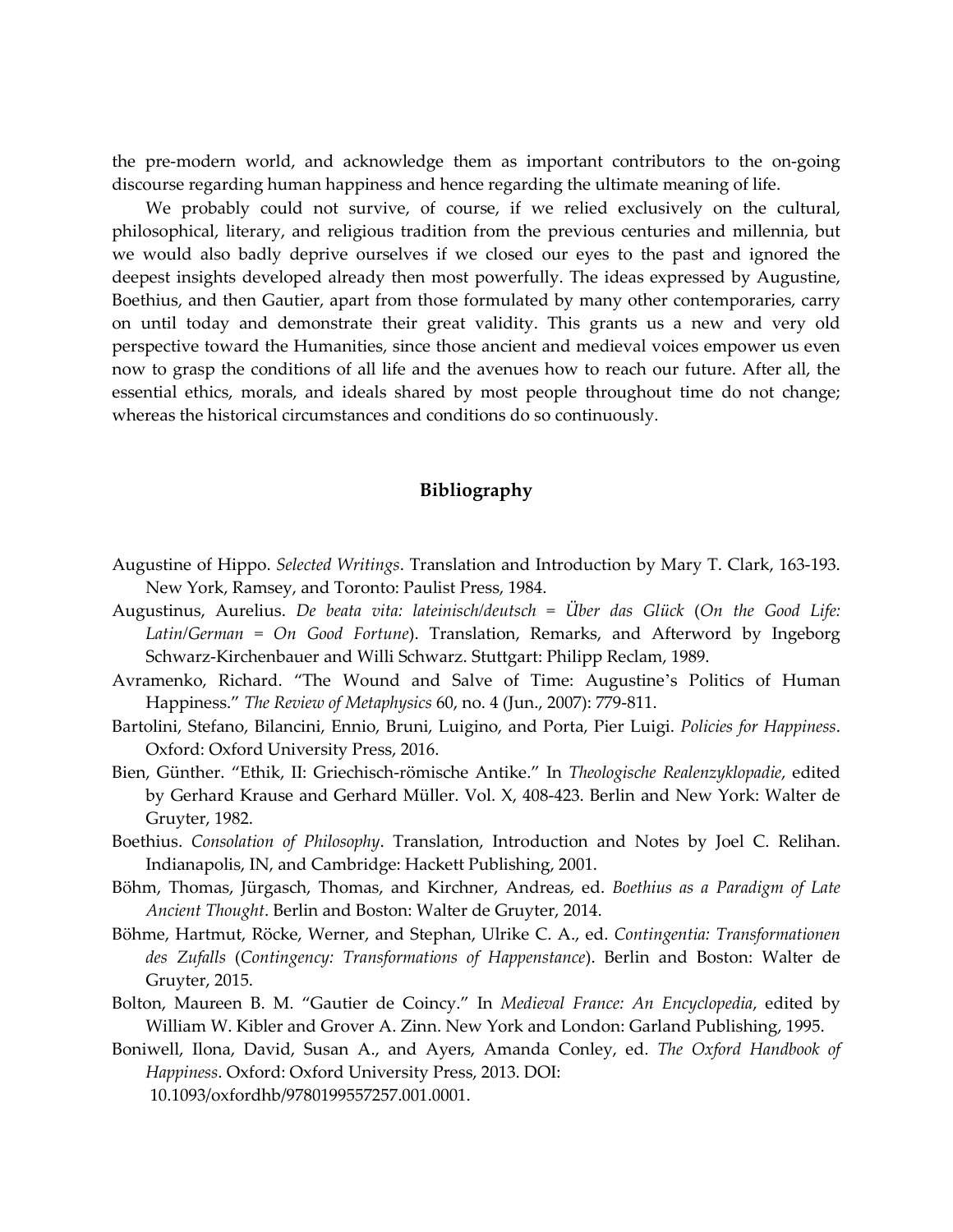Bradley, Denis J. M. *Aquinas on the Twofold Human Good: Reason and Human Happiness in Aquinas's Moral Science*. Washington, DC: Catholic University of America Press, 1997.

Center, Katherine. *Happiness for Beginners*. New York: St. Martin's Griffin, 2015.

- Classen, Albrecht. "'Boethius' 'De consolatione philosophiae'. Eine 'explication du texte'." ('Boethius' 'Of the consolation of philosophy'. An 'analysis of the text'). *Jahrbuch für internationale Germanistik* XXXII no. 2 (2000): 44-61.
- Classen, Albrecht. "Gutes Leben und guter Tod von der Spätantike bis zur Gegenwart: Ein philosophisch-ethischer Diskurs über die Jahrhunderte hinweg" (Good Life and Good Death from Late Antiquity to the Present: A Philosophical-Ethical Discourse Across the Centuries). In *Gutes Leben und guter Tod von der Spätantike bis zur Gegenwart: Ein philosophisch-ethischer Diskurs über die Jahrhunderte hinweg* (*Good life and good death from late antiquity to the present: a philosophical-ethical discourse over the centuries*), edited by Albrecht Classen, 1-109. Berlin and New York: De Gruyter, 2012.
- Classen, Albrecht, ed. *Medieval Answers to Modern Problems*. San Diego: Cognella Inc. & University Readers, 2012; rev. ed. 2013; 2nd ed. 2016.
- Classen, Albrecht. "What do they mean for us today? Medieval Literature and Philosophy at the End of the Twentieth Century. Boethius, John of Salisbury, Abelard, and Christine de Pizan." *Mediaevistik* 12 (1999): 185-208.
- Classen, Albrecht. "Medieval Studies within German Studies: *The Nibelungenlied* and Hartmann von Aue's *Der arme Heinrich*)." In *Taking Stock of German Studies in the United States: The New Millennium*, edited by Rachel Halverston and Carol Anne Costabile Heming, 52-67. Rochester, NY: Camden House, 2015.
- Classen, Albrecht. "Friendship, Death, and Boethian Philosophy in the High Middle Ages: The Meaning of the Past for Our Present and Future. With a Special Focus on Lawrence of Durham's *Consolatio* (1141) and Aelred of Rievaulx's *De Spirituali Amicitia* (1164-1167)." *Medieval Perspectives* 28 (2013): 9-31.
- Classen, Albrecht. "The Literary Treatment of the Ineffable: Mechthild von Magdeburg, Margaret Ebner, Agnes Blannbekin." *Studies in Spirituality* 8 (1998): 162-187.
- Classen, Albrecht. "Worldly Love Spiritual Love. The Dialectics of Courtly Love in the Middle Ages." *Studies in Spirituality* 11 (2001): 166-186.
- Classen, Albrecht. "The Dialectics of Mystical Love in the Middle Ages: Violence/Pain and Divine Love in the Mystical Visions of Mechthild of Magdeburg and Marguerite Porète." *Studies in Spirituality* 20 (2010): 143-160.
- Classen, Albrecht. "Mystical Visions and Spiritual Health: Medieval Mysticism As A Platform for the Exploration of Human Spirituality and Happiness: The Transcendence of the Body in the Quest for the Godhead - A Message for Us Today?." *Studies in Spirituality* 25 (2015): 117-138.
- Classen, Albrecht. "The Meaning of Literature A Challenge of Modern Times What the Sciences Cannot Teach Us. With Emphasis on the Gesta Romanorum, Boccaccio's Decameron, Lessing's Nathan the Wise, and the Verse Narratives by Heinrich Kaufringer." *Humanities* 5, no. 24 (2016). Accessed January 8, 2017. DOI:10.3390/h5020024.
- Classen, Albrecht. *An English Translation of Rudolf von Ems's* Der guote Gêrhart. Newcastle upon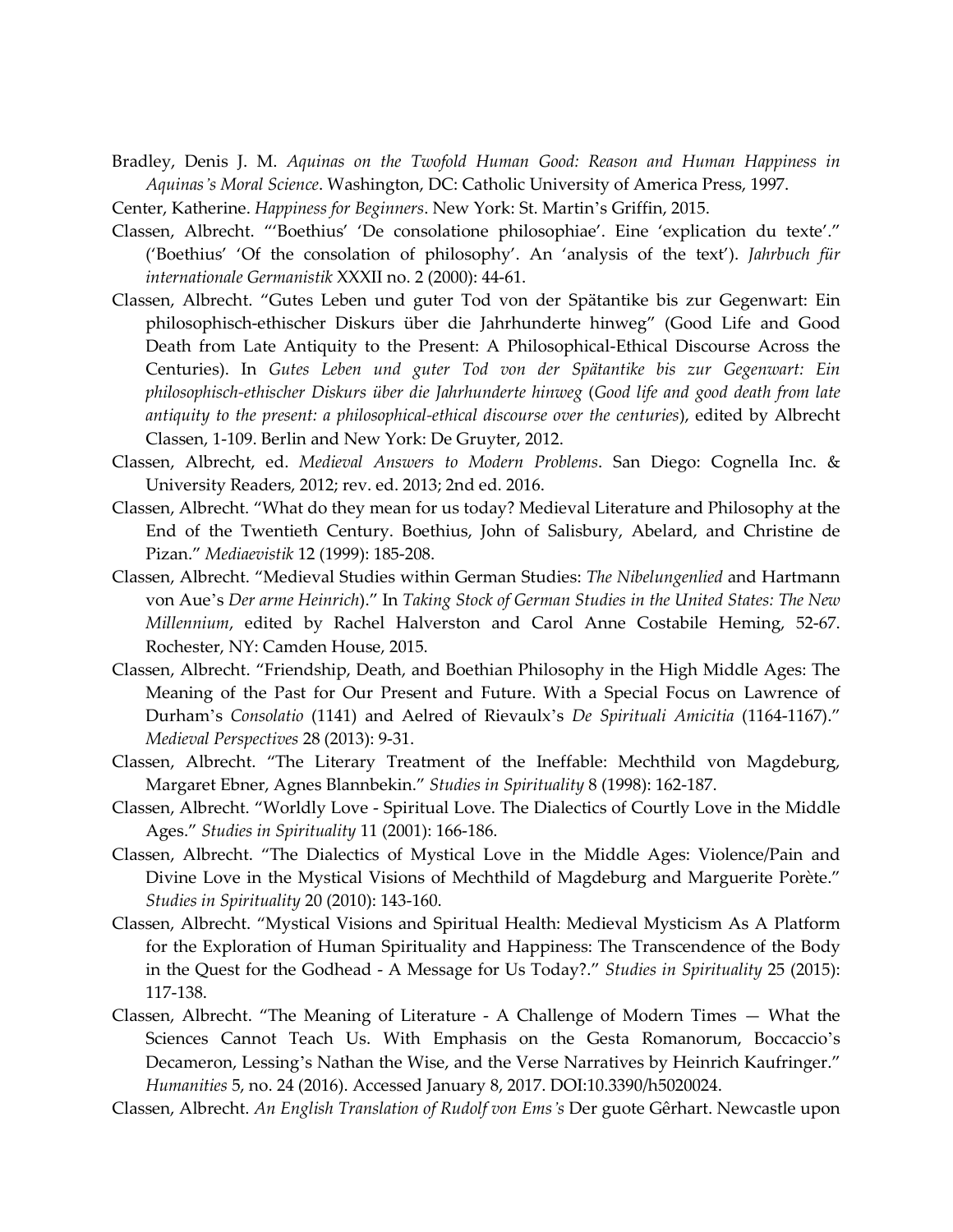Tyne: Cambridge Scholars Press, 2016.

- Classen, Albrecht. "The Quest for Knowledge Within Medieval Literary Discourse: The Metaphysical and Philosophical Meaning of Love." In *Words of Love and Love of Words in the Middle Ages and the Renaissance*, edited by Albrecht Classen, 1-51. Tempe, AZ: Arizona Center for Medieval and Renaissance Studies, 2008.
- Cybriwsky, Roman Adrian. *Global Happiness: A Guide to the Most Contented (and Discontented) Places Around the Globe*. Santa Barbara, CA: Greenwood, 2016.
- Dahlberg, Charles. *The Literature of Unlikeness*. Hanover and London: University Press of New England, 1988.
- Domínguez, Patricio. *Augustins Philosophiebegriff: Fides und Ratio im Hinblick auf die Glücksfrage* (*St. Augustine's Concept of Philosophy: Faith and Rationality Regarding the Question About Happiness*). Paderborn: Ferdinand Schöningh, 2016.
- Doubleday, Simon R. and Coleman, David, ed. *In the Light of Medieval Spain: Islam, the West, and the Relevance of the Past*. New York: Palgrave Macmillan, 2008.
- Evans, Gillian Rosemary. *Fifty Key Medieval Thinkers*. London and New York: Routledge, 2002.
- Ikeda, Shinsuke, Kato, Hideaki Kiyoshi, Ohtake, Fumio, and Tsutsui, Yoshiro, ed. *Behavioral Economics of Preferences, Choices, and Happiness*. Tokyo: Springer Japan, 2016. DOI: 10.1007/978-4-431-55402-8\_1.
- Karg, Ina. *...«und waz si guoter lêre wernt»...: Mittelalterliche Literatur und heutige Literaturdidaktik-Versuch einer Kooperation* (*... what are good instructions ...: Medieval Literature and Modern Literary Didactics: Attempt of a Cooperation*). Frankfurt am Main: Peter Lang, 1998.
- Kaylor, Noel Harold. "The English and German Translation Traditions of Boethius's *De consolatione philosophiae*." *Studia Litteraria Universitatis Iagellonicae Cracoviensis* 10, no. 1 (2015): 121-129.
- Kaylor, Noel Harold, Jr., and Phillips, Philip Edward, ed. *A Companion to Boethius in the Middle Ages*. Leiden and Boston: Brill, 2012.
- Kitanov, Severin. *Beatific Enjoyment in Medieval Scholastic Debates: The Complex Legacy of Saint Augustine and Peter Lombard*. Lanham, MD: Lexington Books, 2014.
- Knäble, Philip. *Eine tanzende Kirche: Initiation, Ritual und Liturgie im spätmittelalterlichen Frankreich* (*A dancing church: initiation, ritual and liturgy in late medieval France*). Cologne, Weimar, and Vienna: Böhlau, 2016.
- Lindgren, Lauri. *Les miracles de Notre Dame de Soissons versifiés: Versifiés par Gautier de Coinci* (*The Miracles of Our Lady of Soissons: Versified by Gautier de Coinci*). Helsinki: Finnish Academy of Science, Series B, 1963.
- Marenbon, John, ed. *The Cambridge Companion to Boethius*. Cambridge and New York: Cambridge University Press, 2009.
- Meck, Sabine. *Vom guten Leben: eine Geschichte des Glücks* (*Of Good Life: A History of Good Fortune*). Darmstadt: Wissenschaftliche Buchgesellschaft, 2012.
- Miedema, Nine and Sieber, Andrea, ed. *Zurück zum Mittelalter: Neue Perspektiven für den Deutschunterricht* (*Back to the Middle Ages: New Perspectives for Teaching of German Literature*). Frankfurt am Main: Peter Lang, 2013.
- Miller, Jon. *The Reception of Aristotle's Ethics*. Cambridge: Cambridge University Press, 2012.